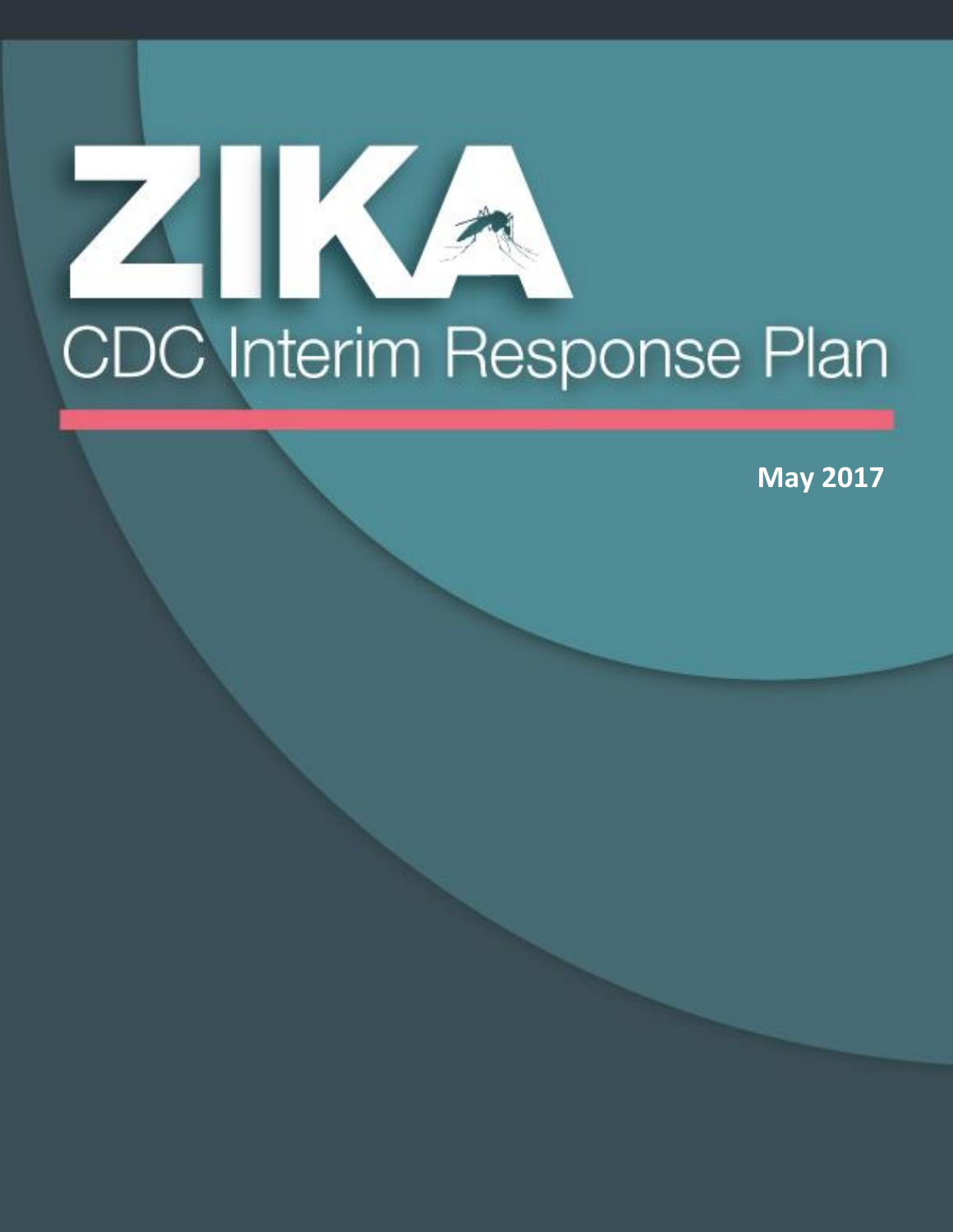

# **Table of Contents**

| Appendix A - Domestic Travel and Testing Guidance for Local Mosquito-borne Transmission of Zika Virus*21 |  |
|----------------------------------------------------------------------------------------------------------|--|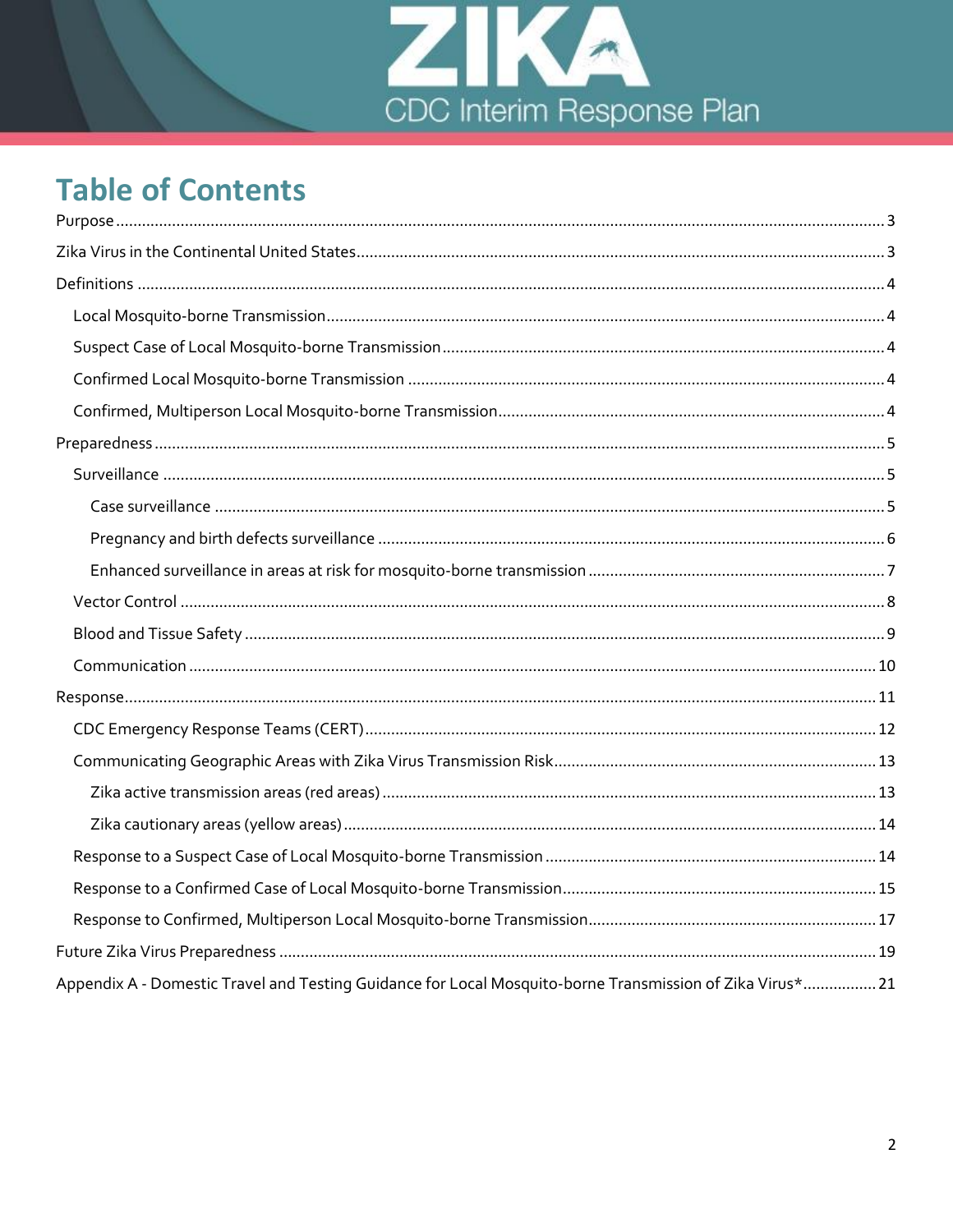

#### <span id="page-2-0"></span>**Purpose**

This document describes updated guidance and resources from the Centers for Disease Control and Prevention (CDC) for responding to cases of Zika virus infection in the continental United States (CONUS) and Hawaii. This guidance is targeted to state, local, and tribal jurisdictions, which are responsible for responding to Zika virus disease in their communities. This guidance may also be used by jurisdictions in US territories and freely associated states as applicable and adapted as needed. Information is provided to assist jurisdictions in protecting pregnant women and infants and responding to travel-associated, sexually transmitted, and locally acquired Zika virus infections in the United States. CDC encourages jurisdictions to use existing funding to support these activities. There are no additional funds available from CDC at this time to support implementation of this guidance. This document serves as a reference for public health decision-making and is not meant to be prescriptive or comprehensive, as activities and decisions are jurisdiction- and event-specific. The response activities outlined in this plan are based on currently available knowledge about Zika virus, its transmission, and its effects on pregnant women and infants. These activities may change as more is learned about Zika virus.

## <span id="page-2-1"></span>**Zika Virus in the Continental United States**

In 2016, non-congenital and congenital Zika virus infection and disease became nationally notifiable conditions in the United States. Cases are reported t[o ArboNET,](https://www.cdc.gov/westnile/resourcepages/survresources.html) the national arboviral surveillance system managed by CDC and state and territorial health departments, using the [Council of State and Territorial Epidemiologists \(CSTE\) approved case](https://wwwn.cdc.gov/nndss/conditions/zika/)  [definitions for non-congenital and congenital Zika virus infection and disease.](https://wwwn.cdc.gov/nndss/conditions/zika/) CDC provides weekly provisional data on Zika virus disease case counts and presumptive viremic blood donors reported by US states and territories on the CDC [Zika Virus Case Counts in the US website.](https://www.cdc.gov/zika/geo/united-states.html) Zika virus disease cases that meet the probable or confirmed CSTE definitions are categorized as acquired through travel to affected areas, presumed local mosquito-borne transmission, or other routes (e.g., sexual, laboratory, or blood-borne transmission).

Zika virus infection during pregnancy may cause birth defects including microcephaly, fetal brain abnormalities, eye abnormalities, hearing loss, and other consequences of central nervous system damage in infants exposed in utero. Pregnancy loss and neonatal deaths have also been reported. To complement notifiable reporting of Zika virus disease, CDC has established th[e US Zika Pregnancy Registry \(USZPR\),](https://www.cdc.gov/zika/reporting/registry.html) an enhanced national surveillance system for monitoring the effects of Zika virus infection on pregnant women and their infants. The USZPR includes pregnant women with laboratory evidence of possible Zika virus infection in a maternal, placental, or fetal/infant sample and monitors these women and their infants.

Within CONUS, local mosquito-borne Zika virus transmission was reported by Florida and Texas in 2016. A description of Florida's response and control efforts for local mosquito-borne transmission of Zika virus in Miami-Dade and Broward Counties during June-August 2016 was published in CDC's [Morbidity and Mortality Weekly Report \(MMWR\).](https://www.cdc.gov/mmwr/volumes/65/wr/mm6538e1.htm) Recommendations and guidance for people living in or traveling to areas of the United States with Zika virus transmission are availabl[e on the CDC website.](https://www.cdc.gov/zika/geo/index.html)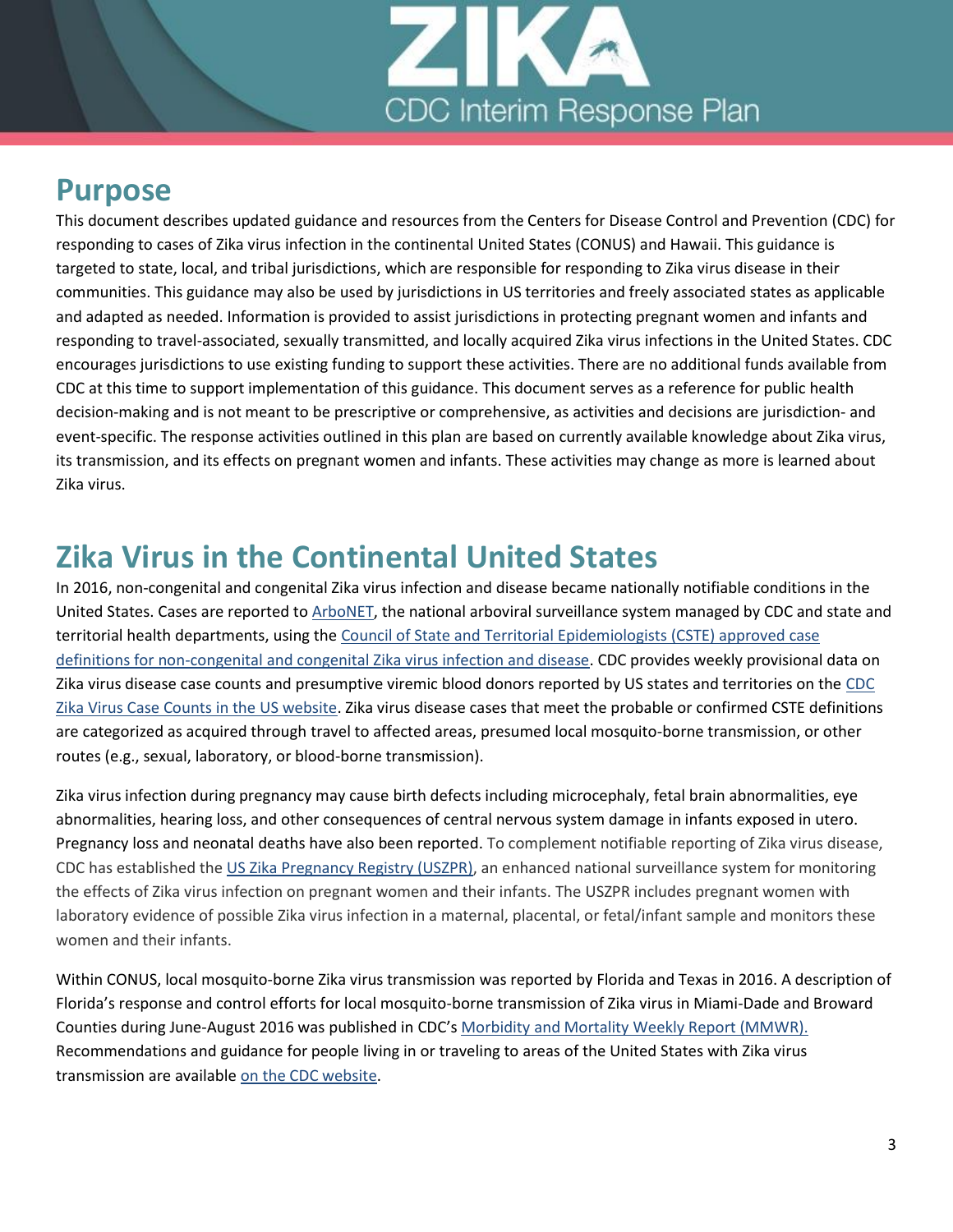

Building on lessons learned in 2016 and feedback from state and local health partners, CDC has revised this document to be more streamlined, added links to existing guidance on CDC's website, and updated critical guidance. Detailed guidance on issuing and removing designations for Zika active transmission (red) areas and Zika cautionary (yellow) areas has been provided. In addition, the guidance for identifying areas at risk for the purpose of blood and tissue safety is now more closely aligned with the guidance for issuing travel and testing guidance.

## <span id="page-3-0"></span>**Definitions**

#### <span id="page-3-1"></span>Local Mosquito-borne Transmission

Zika virus infection in a person who has not traveled from an area with Zika virus transmission or had sexual exposure or other known exposure to body fluids of an infected person.

## <span id="page-3-2"></span>Suspect Case of Local Mosquito-borne Transmission

A person with symptoms or preliminary test results compatible with Zika virus infection who does not have risk factors for Zika virus acquisition through travel, sexual contact, or other known exposure to body fluids and for whom Zika virus test results are pending.

OR

A blood donorwith initial donation screening positive for Zika virus and confirmatory test pending, who does not have risk factors for Zika virus acquisition through travel, sexual contact, or other known exposure to body fluids.

#### <span id="page-3-3"></span>Confirmed Local Mosquito-borne Transmission

A person who does not have risk factors for Zika virus acquisition through travel, sexual contact, or other known exposure to body fluids and who tests positive for Zika virus infection pe[r CDC laboratory guidance.](https://www.cdc.gov/zika/laboratories/lab-guidance.html)

OR

A blood donor who does not have risk factors for Zika acquisition through travel, sexual contact, or other body fluid exposure and who has a positive Zika virus nucleic acid test (NAT) on screening AND confirmation through an approved confirmatory test algorithm.

## <span id="page-3-4"></span>Confirmed, Multiperson Local Mosquito-borne Transmission

Three or more cases of confirmed local transmission in non-household members with onsets greater than 2 weeks apart (the approximate lifespan of an infected mosquito) and less than 45 days in an area of approximately 1-mile in diameter. Identification of overlapping movement within a 1-mile diameter of multiple people with locally acquired Zika virus infection suggests a common location (e.g., residential neighborhood, workplace, or other location) for infected mosquito exposure, because the lifetime flight range of the *Aedes aegypti* mosquito vector is approximately 150 meters (approximately 500 ft).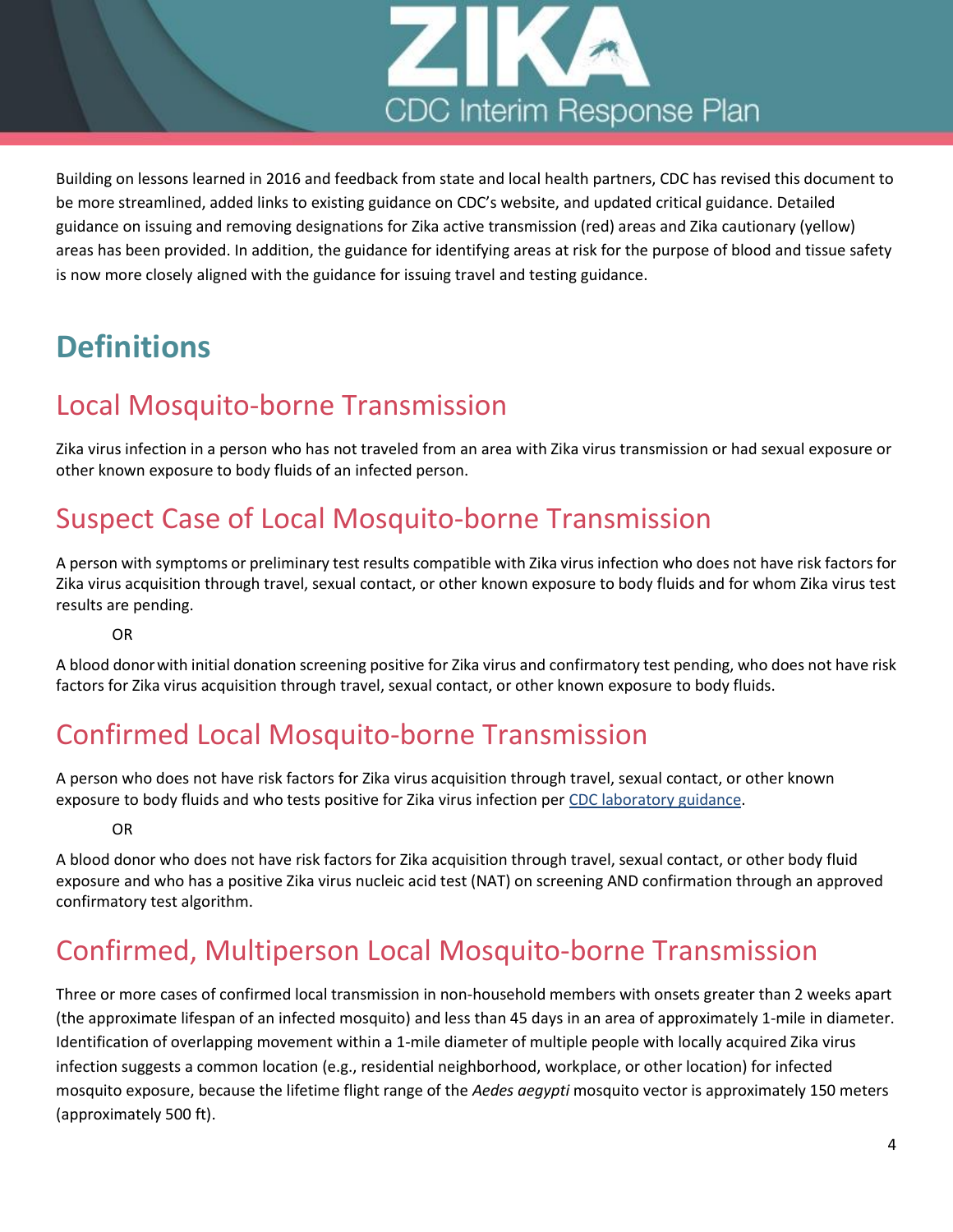

#### <span id="page-4-0"></span>**Preparedness**

CDC recommends that jurisdictions develop Zika virus action plans to guide preparedness and response activities through a phased, risk-based continuum. The continuum includes support for mosquito season preparedness and graduated action in response to detection of confirmed local mosquito-borne transmission and multiperson local mosquito-borne transmission, if present. Planning should also address activities to occur in subsequent seasons, following the confirmation of multiperson local mosquito-borne transmission.

Local mosquito-borne transmission can only occur when competent *Aedes* species mosquito populations are present within a community. The temperate climate of CONUS limits year-round Zika virus transmission in most locations; the seasonal timing of imported cases greatly influences the potential for local Zika virus transmission (e.g., imported cases during cooler months are less likely to lead to local mosquito-borne transmission). Mosquito season varies by jurisdiction but is typically during the summer months. However, year-round local transmission of Zika virus may be possible in warmer locations. Jurisdictions with competent vectors should conduct an assessment of vector risks and institute vector control activities as indicated.

#### <span id="page-4-1"></span>**Surveillance**

#### <span id="page-4-2"></span>**Case surveillance**

All health departments should be prepared to identify and investigate potential Zika cases in travelers, presumptive viremic blood donors, and their sexual contacts. These activities are important to mitigate risk to the community. Because clinicians are integral to the surveillance process, all health departments should take steps to increase healthcare provider awareness of Zika virus and ensure testing of potential cases. In addition, health departments should ensure that appropriate divisions, sections, or other units within their organizations have established lines of communication and are coordinating planning and response efforts, especially maternal and child health and birth defects programs. Vector control programs, which may exist within or outside health departments, should also be included.

The following information should be gathered as quickly as possible when a potential case is identified:

- Basic demographic information (e.g., age, sex, state, and county of residence)
- Clinical symptoms (including fever, rash, conjunctivitis, arthralgia, or evidence of neurologic disorder, such as Guillain-Barré syndrome)
- Illness onset date
- Exposure history (location of travel, dates of travel, partner's clinical information if sexual transmission is suspected, and receipt of any blood, organ, or tissues in previous 28 days)
	- o For each confirmed case, dates of symptom onset and exposure to areas with risk of Zika or sexual contacts at risk for Zika virus infection should be closely evaluated to determine whether local mosquito-borne transmission can be ruled out.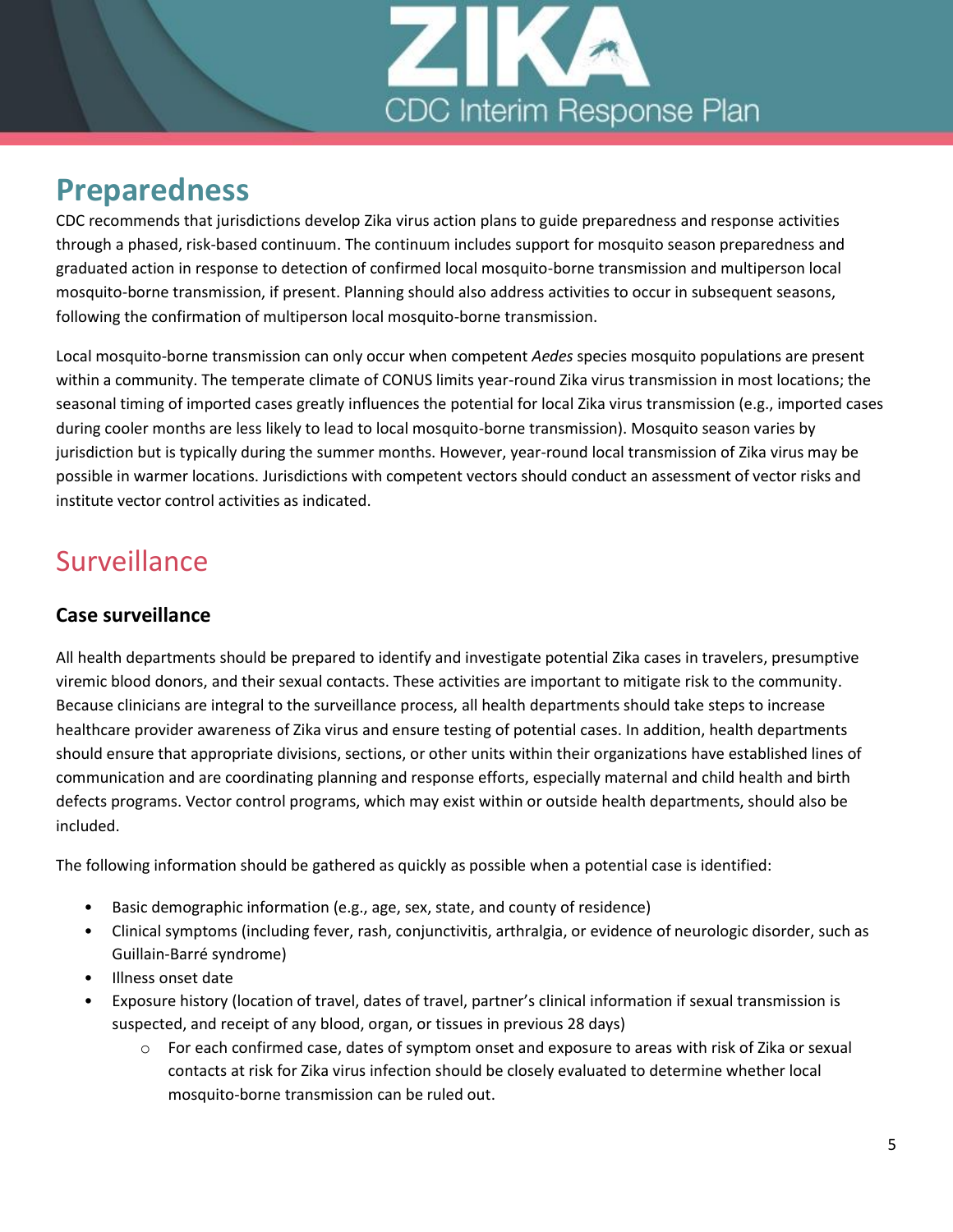

- $\circ$  Further detailed investigation should be conducted promptly for people who develop illness compatible with Zika virus disease within 28 days of receiving blood products, organs, or tissue because of the potential for Zika virus transmission through transfusion/transplantation.
- Hospitalization, reason for hospitalization, and disposition
- Pregnancy status and related information (e.g., sexual exposure, estimated date of delivery, results of prenatal ultrasound and other testing, outcomes, including pregnancy loss, live birth and any birth defects)
- If the patient is an infant, obtain maternal history as outlined above, including gestational age during pregnancy at the time of exposure and at birth. Also collect laboratory test results (maternal, infant, or placental), infant physical exam, and imaging findings, including microcephaly, intracranial calcifications, other neurologic abnormalities and birth defects and follow up on growth and development milestones, as appropriate.
- History of blood or tissue donation

Tools and resources to assist health departments in conducting epidemiologic investigations can be found on CDC's website.

While interacting with the patient and family, reinforce the steps necessary to avoid exposure to local mosquito populations to prevent transmission (e.g., stay indoors in screened, air-conditioned rooms during the first week of illness, use Environmental Protection Agency (EPA)-registered insect repellent, and perform mosquito reduction activities around home).

States and blood collection establishments should work together to ensure prompt communication from the blood center to the health department of any positive results identified in blood donors. It is possible that either local transmission cases or travel-associated cases could be identified through blood screening.

#### <span id="page-5-0"></span>**Pregnancy and birth defects surveillance**

CDC is ready to immediately assist jurisdictions with confirmed local mosquito-borne transmission of Zika virus to protect an[d educate pregnant women,](https://www.cdc.gov/zika/comm-resources/index.html) track cases of Zika infections during pregnancy and infant outcomes, and assist with provider outreach and education. State, local, and territorial public health programs are encouraged to collaborate with the [US Zika Pregnancy Registry \(USZPR\),](https://www.cdc.gov/zika/reporting/registry.html) an active population-based surveillance system that monitors the effects of Zika virus infection during pregnancy on women and their infants. Data from the USZPR are used to update clinical evaluation and management of pregnant women and infants.

Whether symptomatic or asymptomatic, pregnant women with possible Zika virus infection and their infants should be reported to USZPR in as timely a manner as possible. Infants in whom Zika is diagnosed after birth should also be promptly reported, along with their mothers. Clinical information about the pregnancy as well as infant outcome data are tracked as part of USZPR surveillance.

Establishing and maintaining pregnancy and birth defects surveillance capacity is important before and during local mosquito-borne transmission. Jurisdictions should ensure that maternal and child health and birth defects programs are integrated into Zika virus planning and response activities and should ensure that clinicians caring for pregnant women and infants are aware of Zika risks, laboratory test availability, surveillance reporting, and clinical guidance.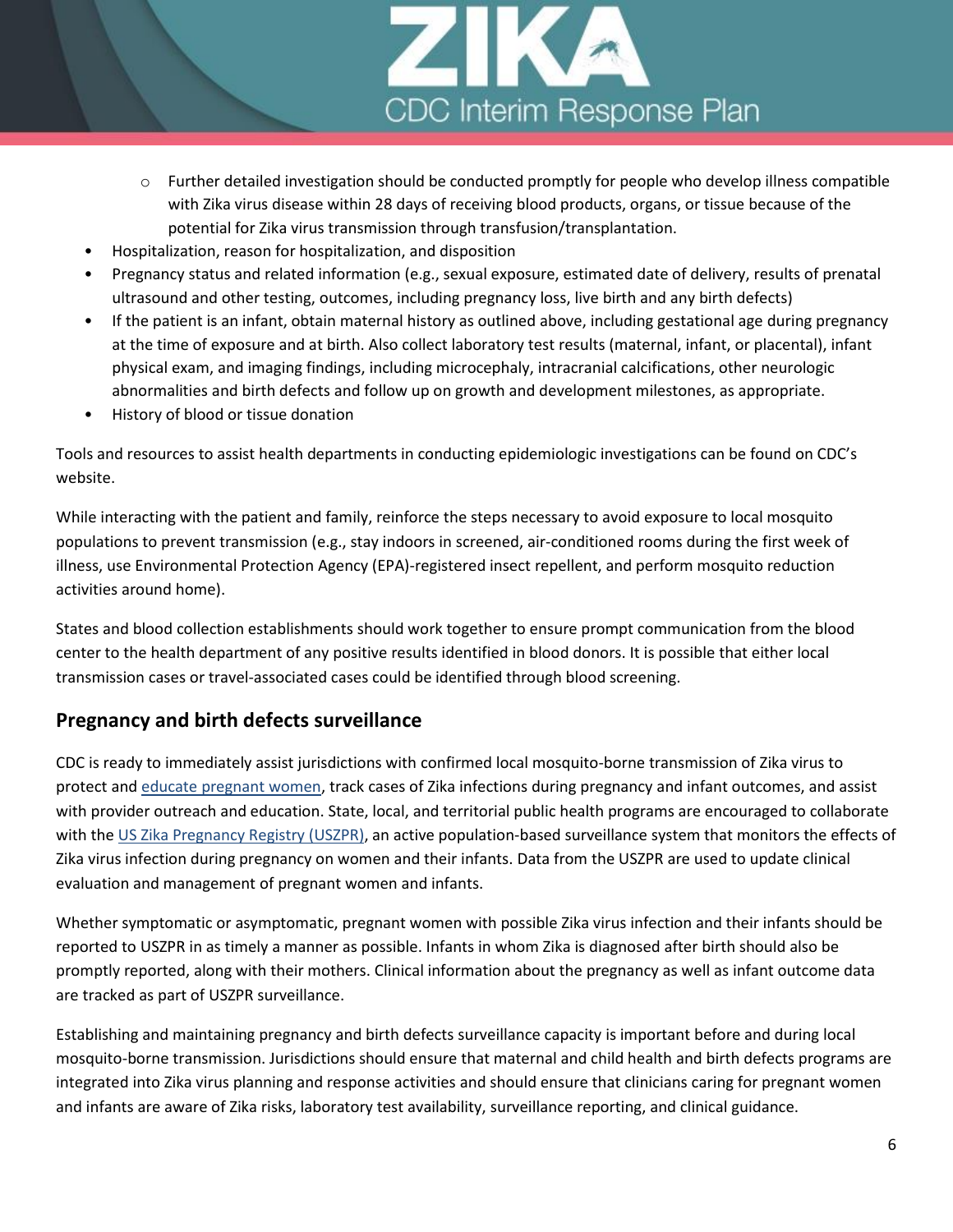

#### <span id="page-6-0"></span>**Enhanced surveillance in areas at risk for mosquito-borne transmission**

In locations with competent mosquito vectors and travel-associated Zika virus disease cases, health departments should consider implementing enhanced surveillance for Zika virus disease when the mosquitoes are present and active and before identifying a first case of local mosquito-borne transmission. The appropriate geographic scope and intensity of such increased surveillance depends on local circumstances, such as history of previous local dengue or chikungunya virus transmission, population density, anticipated mosquito abundance, locations of recent travel-associated cases, local travel patterns (i.e., areas known to have a high number of travelers to affected areas, or areas with previously identified cases of travel-associated dengue and chikungunya), and other risk factors (e.g., lack of air conditioning or screens). Enhanced surveillance near the area(s) of likely exposure should also be conducted when a confirmed case of local transmission is reported. CDC is available to provide additional guidance to state, local, and tribal jurisdictions as requested. Contact CDC's Emergency Operations Center at 770-488-7100 o[r eocreport@cdc.gov](mailto:eocreport@cdc.gov) for assistance.

Jurisdictions should take the following steps to quickly detect and report local mosquito-borne transmission:

- 1. Ensure diagnostic testing is available and communicate with providers about local testing goals.
	- Ensure processes for laboratory test ordering and approval (from public health laboratories [PHLs]) are in place and that providers are aware of PHLs and commercial laboratory diagnostic testing options.
	- Ensure timely specimen transport and testing for suspected local transmission cases and plans for test confirmation if there is a positive result.
	- Ensure any changes in guidance on laboratory testing or interpretation of results are communicated promptly through appropriate public health channels to reach clinicians.
	- Emphasize outreach to healthcare providers caring for pregnant women and infants to ensure they are aware of how to obtain Zika virus testing when indicated.
	- Ensure a mechanism exists for timely reporting of results to providers, particularly those caring for pregnant women.
- 2. Increase surveillance for Zika virus disease in areas with confirmed travel-associated cases and competent vector activity to identify possible cases of local transmission.
	- Interview household members of confirmed travel-associated cases, conduct testing of anyone with symptoms consistent with Zika virus disease, and inform household members to notify public health authorities if symptoms develop.
		- o Whenever possible, follow up on households that had a travel-associated case with onset of symptoms 14-21 days earlier to ascertain if any additional household members developed symptoms that could indicate local transmission, and to provide or facilitate testing for any newly symptomatic people.
		- o Deliver prevention and early detection messages to nearby households.
	- Increase outreach to local [healthcare providers,](https://www.cdc.gov/zika/hc-providers/index.html) including infectious disease specialists, obstetricians and gynecologists, maternal-fetal medicine specialists, and pediatricians.
	- Develop tools and processes to ensure providers can report clinically compatible cases, particularly pregnant women with prenatal findings consistent with congenital Zika syndrome and infants with birth defects consistent with congenital Zika syndrome to state or local public health officials.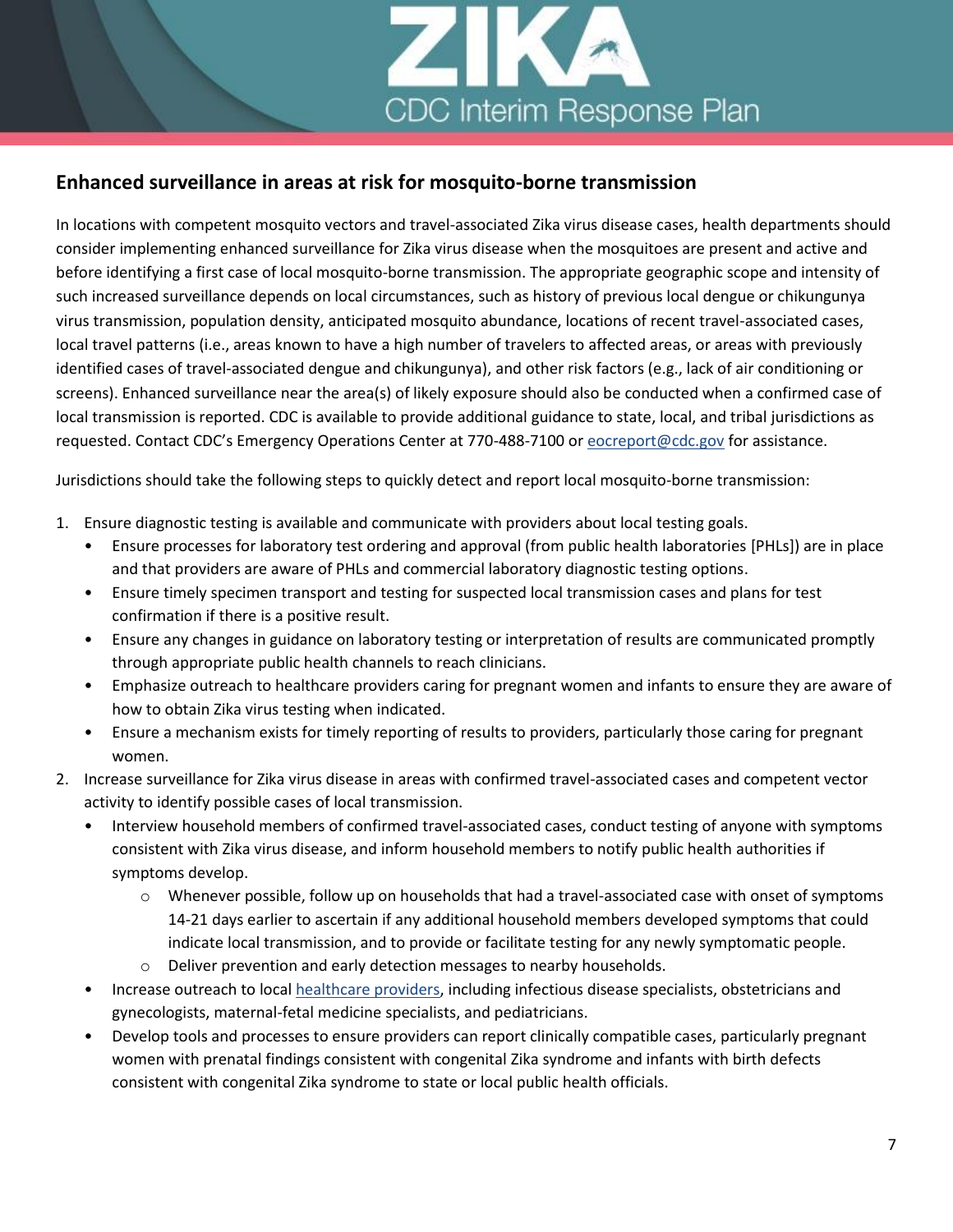

- Contact local laboratories that perform Zika virus testing to monitor the number and geographic location of additional suspect cases and any preliminary positive results, to reconcile with reports from public health departments, to assess testing volume and to ensure laboratories are aware of public health reporting requirements.
- Conduct syndromic surveillance using data from healthcare facilities, including emergency departments, to detect early increases in illnesses that could be Zika virus disease, wherever possible.
- Consider implementing sentinel surveillance in areas at higher risk for local mosquito-borne transmission.
	- Rapidly identifying suspect local mosquito-borne transmission cases in areas with confirmed travelrelated cases and potential for mosquito-borne transmission requires timely testing of patients with illnesses highly suggestive of Zika virus disease (e.g., people who have two or more of the four primary clinical signs/symptoms: rash, fever, arthralgia, or conjunctivitis), but who lack known travel-related exposures.
- Consider implementing [event-based surveillance](https://www.cdc.gov/globalhealth/healthprotection/gddopscenter/how.html) for clusters of rash illness.
	- $\circ$  Educate and enlist providers to be vigilant for unexplained clusters of rash illness, to report the finding to public health, and to conduct further investigation and testing for Zika virus disease. This is especially important if some patients have additional symptoms (e.g., fever, arthralgia, or conjunctivitis), or if the cluster involves adults, where rash illnesses may be less common.
- 3. Develop standing communication channels with vector control officials to share vital information and coordinate surveillance and vector control efforts.
	- State and local health departments should coordinate closely with local vector control districts to ensure vector control personnel are rapidly informed of any confirmed Zika virus infection in their jurisdiction.

#### <span id="page-7-0"></span>Vector Control

The goal of vector control is to suppress *Aedes aegypti* and *Aedes albopictus* mosquito populations in a coordinated and effective manner to prevent or interrupt Zika virus transmission. CDC has developed guidelines on the [Surveillance and](https://www.cdc.gov/chikungunya/pdfs/surveillance-and-control-of-aedes-aegypti-and-aedes-albopictus-us.pdf)  Control of *Aedes aegypti* and *Aedes albopictus* [in the United States.](https://www.cdc.gov/chikungunya/pdfs/surveillance-and-control-of-aedes-aegypti-and-aedes-albopictus-us.pdf) The magnitude of activities used in a vector control response will depend on the extent of mosquito-borne transmission, as measured by the number of Zika cases and their geographic and temporal distribution.

- Control activities that target both adult and larval mosquitoes will be necessary to prevent or interrupt Zika virus transmission by mosquitoes.
- The methods used around a single case may be accomplished with intensive sanitation and limited adulticiding delivered with backpack spraying. More widespread transmission may require equipment (i.e., trucks or aircraft) that can deliver larvicides and adulticides over a much broader area in a timely and effective manner.
- Any vector control should be guided by robust mosquito surveillance to evaluate the effectiveness of interventions.
- The American Mosquito Control Association, through funding provided by CDC, has updated its [Best Practices](https://amca.memberclicks.net/assets/HomePage/amca%20guidelines%20final_pdf.pdf)  [for Integrated Mosquito Management.](https://amca.memberclicks.net/assets/HomePage/amca%20guidelines%20final_pdf.pdf)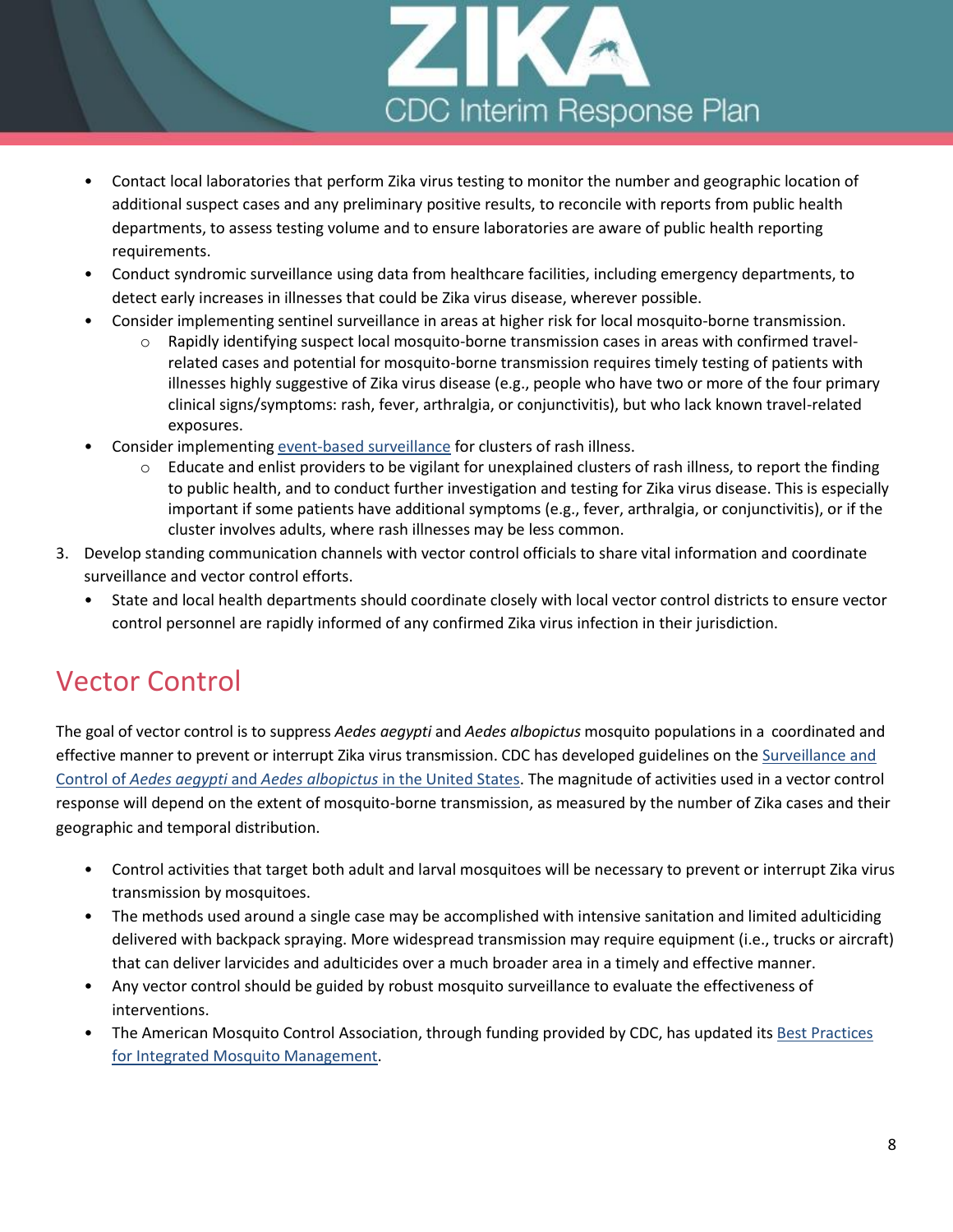

CDC has also developed a database for the collection of [surveillance information on the distribution, abundance, and](https://www.cdc.gov/zika/pdfs/guidelines-for-aedes-surveillance-and-insecticide-resistance-testing.pdf)  [insecticide resistance status](https://www.cdc.gov/zika/pdfs/guidelines-for-aedes-surveillance-and-insecticide-resistance-testing.pdf) of *Aedes aegypti* and *Aedes albopictus*. This information is useful to inform strategy and resource allocation for the control of these mosquito vectors. Additional guidance on Zika vector control in the Continental United States can be found [here.](https://www.cdc.gov/zika/public-health-partners/vector-control-us.html)

## <span id="page-8-0"></span>Blood and Tissue Safety

The US Food and Drug Administration (FDA) issued updated guidance for industry to reduce the risk of transfusiontransmission of Zika virus in [August 2016.](http://www.fda.gov/downloads/BiologicsBloodVaccines/GuidanceComplianceRegulatoryInformation/Guidances/Blood/UCM518213.pdf) These recommendations call for blood collection establishments in **all** states and US territories to screen individual units of donated whole blood and blood components with a Zika virus screening test authorized for use by FDA under an investigational new drug (IND) application or with a licensed test when available. Alternatively, an FDA-approved pathogen-reduction device may be used for plasma and certain platelet products. FDA has also issued guidance for reducing the risk of Zika virus transmission b[y human cell and tissue](https://www.fda.gov/downloads/BiologicsBloodVaccines/GuidanceComplianceRegulatoryInformation/Guidances/Tissue/UCM488582.pdf)  [products.](https://www.fda.gov/downloads/BiologicsBloodVaccines/GuidanceComplianceRegulatoryInformation/Guidances/Tissue/UCM488582.pdf) For organ transplants, the Organ Procurement and Transplantation Network (OPTN) of the Health Resources and Services Administration (HRSA) has developed [information on Zika virus](https://optn.transplant.hrsa.gov/news/guidance-on-zika-virus/) for organ transplant establishments and organ procurement organizations.

Jurisdictions should ensure procedures are in place with blood collection establishments for sharing information and coordinating response activities related to presumed viremic blood donors. Jurisdictions should also strengthen communication and information sharing procedures with local tissue collection establishments regarding Zika virus and tissue donations.

In addition to its critical role in protecting health, blood donation screening for Zika virus can enhance surveillance efforts and inform prevention and response measures. CDC efforts in these areas include the following:

- Providing consultation and [guidance](https://www.cdc.gov/zika/transmission/blood-transfusion.html) to help state, local, and tribal jurisdictions reduce the risk of transfusion- or tissue-related transmission (e.g., semen) of Zika virus.
- Establishing criteria for health departments to report blood donors with Zika infection to CDC's ArboNET.
- Working with state and local health officials to ensure that [geographic areas with Zika virus transmission](https://www.cdc.gov/zika/areasatrisk.html) risk are posted on the CDC Zika virus website to assist blood collection and tissue recovery establishments in identifying areas requiring blood and tissue safety intervention (see *[Communicating Geographic Areas with Zika Virus](#page-12-0)  [Transmission Risk](#page-12-0)* section).
- Providing guidance and technical assistance, as needed, to state or local jurisdictions and blood collection and tissue recovery establishments in following up with positive donors, reporting of donors with Zika virus infection to ArboNET, and investigating suspected cases of transfusion- and transplant-transmitted infections.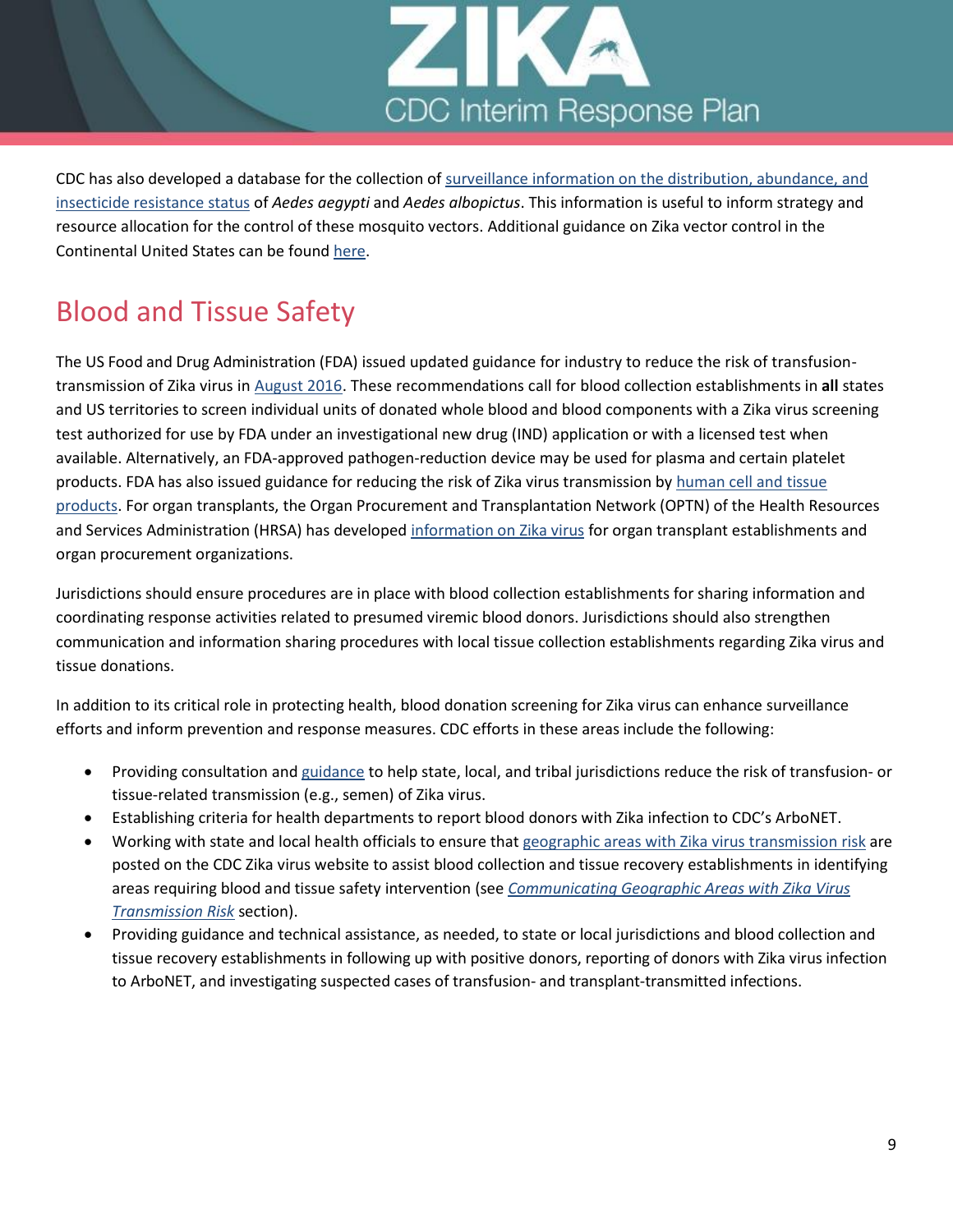

#### <span id="page-9-0"></span>Communication

When preparing for local Zika virus transmission, jurisdictions should follow [risk communication principles](https://emergency.cdc.gov/cerc/index.asp) to immediately communicate and effectively address concerns about Zika.

- Maintain credibility and public trust by regularly providing timely, accurate, and actionable information about what is known and unknown about Zika virus and dispelling rumors and misinformation.
- Increase access to accurate information about Zika among affected populations (i.e., pregnant women and community members) and convey appropriate action messages for each audience.
- Ensure communication is sensitive to diverse cultural health beliefs and practices, preferred languages, health literacy, and other communication needs (for more information, consult the [National Standards for Culturally](https://minorityhealth.hhs.gov/omh/browse.aspx?lvl=2&lvlid=53)  [and Linguistically Appropriate Services in Health and Health Care \[CLAS\]\)](https://minorityhealth.hhs.gov/omh/browse.aspx?lvl=2&lvlid=53).
- Ensure communication messages are accessible to non-English speaking audiences.

Jurisdictions should ensure that communication activities achieve the following:

- Increase knowledge of vector control activities in affected communities.
- Increase the capacity o[f healthcare providers](https://www.cdc.gov/zika/hc-providers/index.html) to share accurate health information about Zika prevention with pregnant women and women of reproductive age, their partners, and affected populations. This will likely require targeted outreach to [healthcare providers caring for pregnant women and infants.](https://www.zikacareconnect.org/)
- Motivate action by community leaders and organizations (e.g., [MotherToBaby](https://mothertobaby.org/) and [March of Dimes\)](http://www.marchofdimes.org/) to protect pregnant women and other people at risk, especially vulnerable populations, from Zika virus infection.
- Communicate [how Zika is spread](https://www.cdc.gov/zika/transmission/index.html) and [how people can protect themselves.](https://www.cdc.gov/zika/prevention/index.html)
- Distribute [communication materials](https://www.cdc.gov/zika/comm-resources/index.html) (i.e., fact sheets, web updates, video messages, press releases) explaining public health activities by local, state and CDC officials, includin[g provider tools,](https://www.cdc.gov/zika/fs-posters/index.html#healthcare) responsive vector control activities and travel guidance.

CDC's communication activities in response to Zika virus include the following:

- Coordination with relevant stakeholders
	- o Coordinate public announcements with local authorities and other agencies.
	- o Coordinate with state/local press release or press conference to issue a CDC press statement or hold a press briefing with CDC leadership or subject matter experts, as appropriate.
	- $\circ$  Before press events, distribute key information to agencies, officials, and public health partners.
		- Partner organizations, including national and local chapters as applicable: American College of Obstetricians and Gynecologists, Association of State and Territorial Health Officers, Council of State and Territorial Epidemiologists, National Association of City and County Health Officers, Pan American Health Organization, Society for Maternal-Fetal Medicine, and the World Health Organization
		- **Federal partners: Assistant Secretary for Preparedness and Response, Centers for Medicare and** Medicaid Services, Environmental Protection Agency, Food and Drug Administration, Health Resources and Services Administration, and Indian Health Service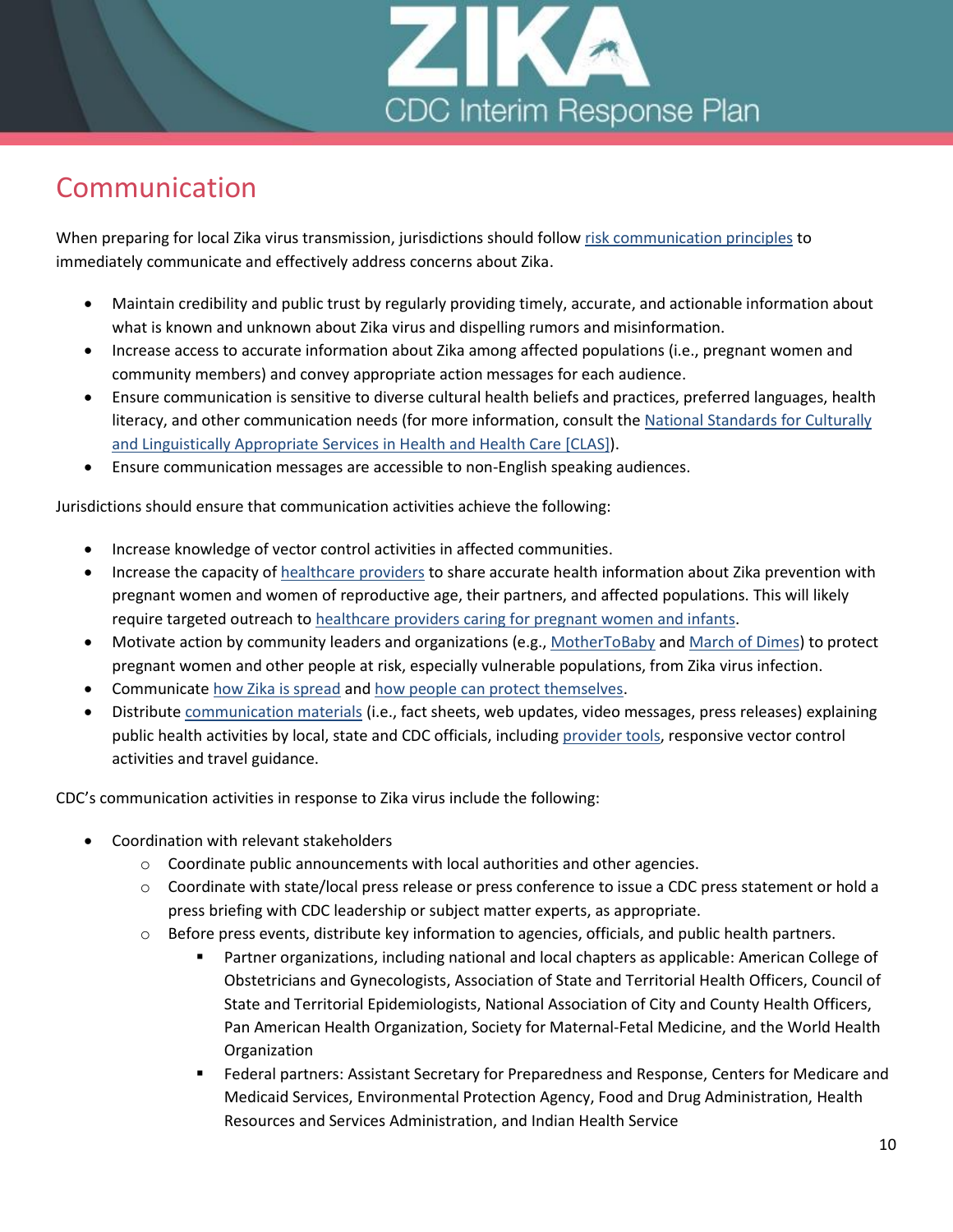

- **EXECO** Congressional staff and elected officials at multiple levels
- Communication of messages
	- o As appropriate, issue press release/media statement(s) and support local and state Public Information Officers.
	- o Convey health messages and resources to professionals (i.e., clinicians, health departments, and laboratories) and the public.
	- $\circ$  Communicate how Zika is spread and how people can protect themselves.
- Ensuring effectiveness of communication activities
	- o Support state and local responders in adapting and tailoring CDC-produced information products designed to ensure consistency and clarity of messages regarding Zika, vector control activities, and clinical guidance.
	- $\circ$  Monitor and assess news media, social media, and public inquiries to update or correct information delivered as needed.
	- $\circ$  Engage with relevant target audiences regularly to update and improve messaging and uptake.

#### <span id="page-10-0"></span>**Response**

In the event of suspected or confirmed local transmission, state health officials should notify designated officials and the CDC Emergency Operation Center at 770-488-7100 or [eocreport@cdc.gov.](mailto:eocreport@cdc.gov)

CDC will work closely with the state health department to balance consistency in Zika virus response activities nationally with specific requirements of individual states and localities. CDC will provide support and assistance as needed in confirming cases, determining appropriate geographic areas for interventions, rapidly conducting an epidemiologic investigation, and enhancing surveillance activities, entomologic evaluation, and risk communication. CDC can provide on-the-ground assistance via a CDC Emergency Response Team, as described below. Although blood donation screening has been implemented in all US states and territories, CDC will continue to post information about geographic areas with Zika virus transmission risk on a [designated section of the CDC Zika virus website](https://www.cdc.gov/zika/areasatrisk.html) to assist in identifying areas with risk of Zika for the purposes of blood and tissue safety intervention.

CDC continually reviews data and issues clinical guidance and testing recommendations focused on women of reproductive age, pregnant women, and infants. Pregnant women and women planning a pregnancy, as well as infants born to women infected with Zika virus during pregnancy, are a priority. For women and couples living in areas with risk of Zika who wish to delay or prevent pregnancy, CDC recommends that healthcare providers discuss how to prevent unintended pregnancy and offer the full range of FDA-approved contraceptive methods. In all stages of the response, CDC will provid[e educational materials and targeted messages](https://www.cdc.gov/zika/pregnancy/index.html) designed to reach pregnant women, men and women of reproductive age, and their healthcare providers.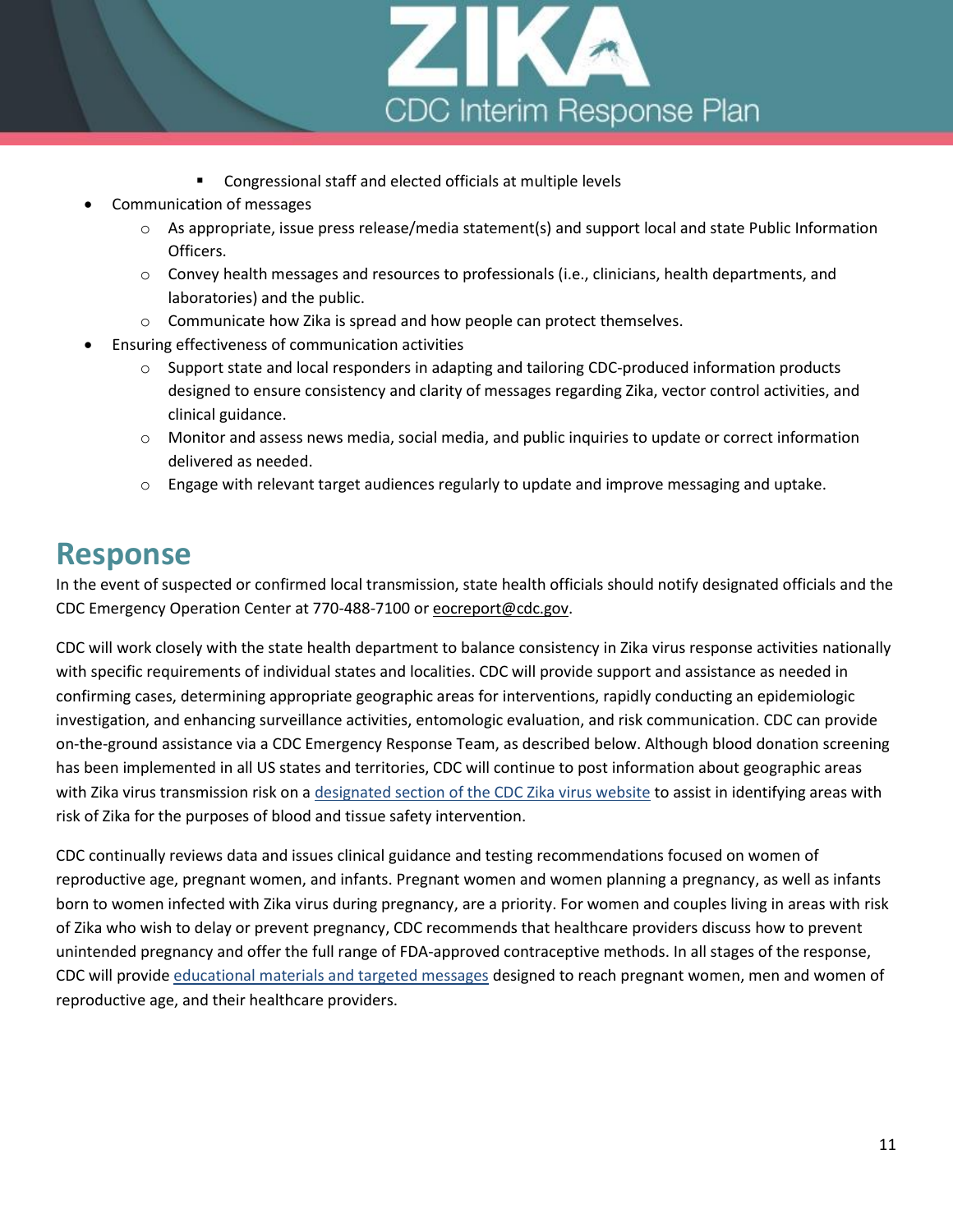

#### <span id="page-11-0"></span>CDC Emergency Response Teams (CERT)

When a suspected or confirmed case of local transmission is identified, CDC will work with the state or tribal health authorities to determine if CERT support is needed. CERT(s) may be requested by state, local, or tribal health authorities through the CDC Emergency Operations Center at 770-488-7100 or [eocreport@cdc.gov.](mailto:eocreport@cdc.gov.) CDC will review the request and, if approved, will coordinate the mission and logistics of the CERT deployment with the health or emergency management authorities.

The composition of the CERT will depend on the needs of the state/local or tribal health authorities and will be a joint decision of the state/local or tribal health authority and CDC. CERTs can provide on-the-ground technical assistance in epidemiology, vector control, pregnancy and birth defects, blood and tissue safety, and risk communication, as well as community engagement, response management, and logistics. The team's resources include experts who specialize in detecting and controlling mosquito-borne diseases, case-investigation/ascertainment and surveillance, identifying and studying insects and vector control, and laboratory diagnostics for responding to the challenges presented by Zika. Specifically, CERTs can

- Assist with epidemiologic investigation of known cases to determine the timing and source of infection (travelrelated, sexual, mosquito-borne, or other) through interviews with suspect cases, family, and possibly primary care providers.
- Assist with clinical outreach to healthcare providers caring for pregnant women and infants.
- Assist with clinical laboratory reporting to healthcare providers and laboratory interpretation.
- Assist with collection of data for the pregnancy registries and birth defects surveillance.
- Provide technical assistance and education on the clinical management of pregnant women and infants affected by Zika to state, local, and tribal health officials and providers.
- Work with existing local vector control programs to fill gaps around implementing local vector control measures
- Enhance or implement mosquito surveillance (if absent) to determine the type, distribution, and population size of competent *Aedes* mosquito species.
- Support community engagement efforts to implement vector control strategies and programs.
- Provide communication research, media and technical assistance, and audience-focused materials to help local health departments institute risk communication campaigns to provide information about the risk of Zika virus infection and personal measures people can take to decrease their risk for infection and adverse outcomes, with a focus on protecting pregnant women.
- Facilitate outreach to the local medical community to test and report suspect cases and to provide clear and actionable prevention information to patients, including prevention of both mosquito-borne and sexual transmission.
- Support staffing needs (as CDC resources permit) for state, local, or tribal health departments to enhance surveillance for Zika virus infection in people.
- Provide on-site training or assistance in performing laboratory tests for Zika infection, including scale up of local laboratory capacity or rapid transport of specimens to reference laboratories.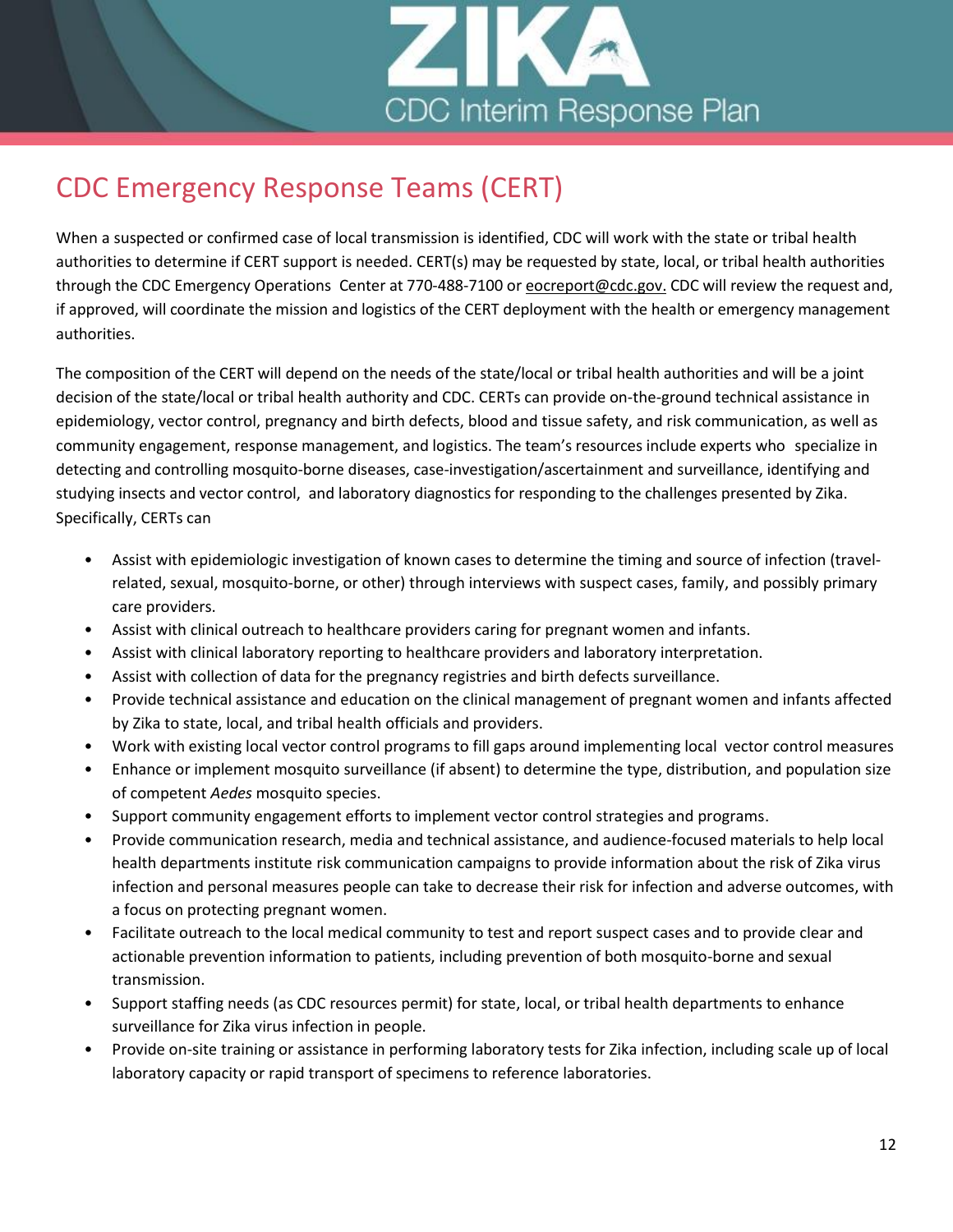

# <span id="page-12-0"></span>Communicating Geographic Areas with Zika Virus Transmission Risk

In the event that Zika virus transmission occurs at an intensity that presents a risk to pregnant women, CDC in consultation with states will issue domestic travel guidance for pregnant women to avoid or consider postponing travel to the affected area, as well as prevention, laboratory testing, and preconception counseling guidance. To keep the public informed, CDC will provid[e travel information and trip planning recommendations](https://www.cdc.gov/zika/geo/index.html) to the public and indicate areas of Zika transmission risk with guidance, maps, and case counts. CDC will also assist blood collection and tissue recovery establishments in identifying areas requiring blood and tissue safety intervention by posting this information on a designated [website.](https://www.cdc.gov/zika/areasatrisk.html)

CDC has identified [two types of geographic areas](https://www.cdc.gov/zika/geo/domestic-guidance.html) to describe where Zika virus-related domestic travel, testing, and other guidance applies: Zika cautionary areas (designated as yellow on map) and Zika active transmission areas (designated as red on map) [\(Appendix A\)](#page-20-0). The designation of these areas can be revised or removed when public health assessment suggests a change in risk in consultation with CDC and state and local officials.

Surveillance and public health interventions implemented in and around these areas should be determined based on risk assessments for further local transmission (boundaries may vary by intervention). Risk assessments should include factors such as history of previous local dengue or chikungunya virus transmission; population density; large numbers of the mosquitoes that spread Zika; locations of recent travel-associated cases; local travel patterns (i.e., areas known to have a high number of travelers to affected areas, areas with previously identified cases of travel-associated dengue and chikungunya); and other risk factors (e.g., lack of air conditioning or screens).

Surveillance and response activities should be scaled based on the intensity and geographic extent of transmission. CDC can provide consultation and CERT assistance with scaling up surveillance and response activities, as needed.

#### <span id="page-12-1"></span>**Zika active transmission areas (red areas)**

A Zika active transmission (red) area is a geographic area in which local, state, and CDC officials have identified the presence of confirmed, [multiperson local mosquito-borne transmission](#page-16-0) and have determined that the intensity of Zika virus transmission presents a significant risk of Zika virus infection, posing a risk to pregnant women and blood and tissue safety. In a red area, a combination of preventive interventions should be implemented, most importantly travel guidance recommending pregnant women not travel to the area. Blood collection and tissue recovery establishments should refer to FDA guidance for detailed recommendations (see *[Blood and Tissue Safety](#page-8-0)* section). Testing, prevention, and preconception counseling recommendations for red areas can be found [here.](https://www.cdc.gov/zika/geo/domestic-guidance.html)

When defining a red area, states in consultation with CDC, should designate the smallest, easily identifiable location, with a minimum of 1-mile diameter that completely encompasses the geographic area of significant risk, particularly to pregnant women, as delineated by epidemiologic, entomologic, and environmental investigation. The boundaries of this area should be communicated to the public using terminology and landmarks recognizable to residents and visitors, such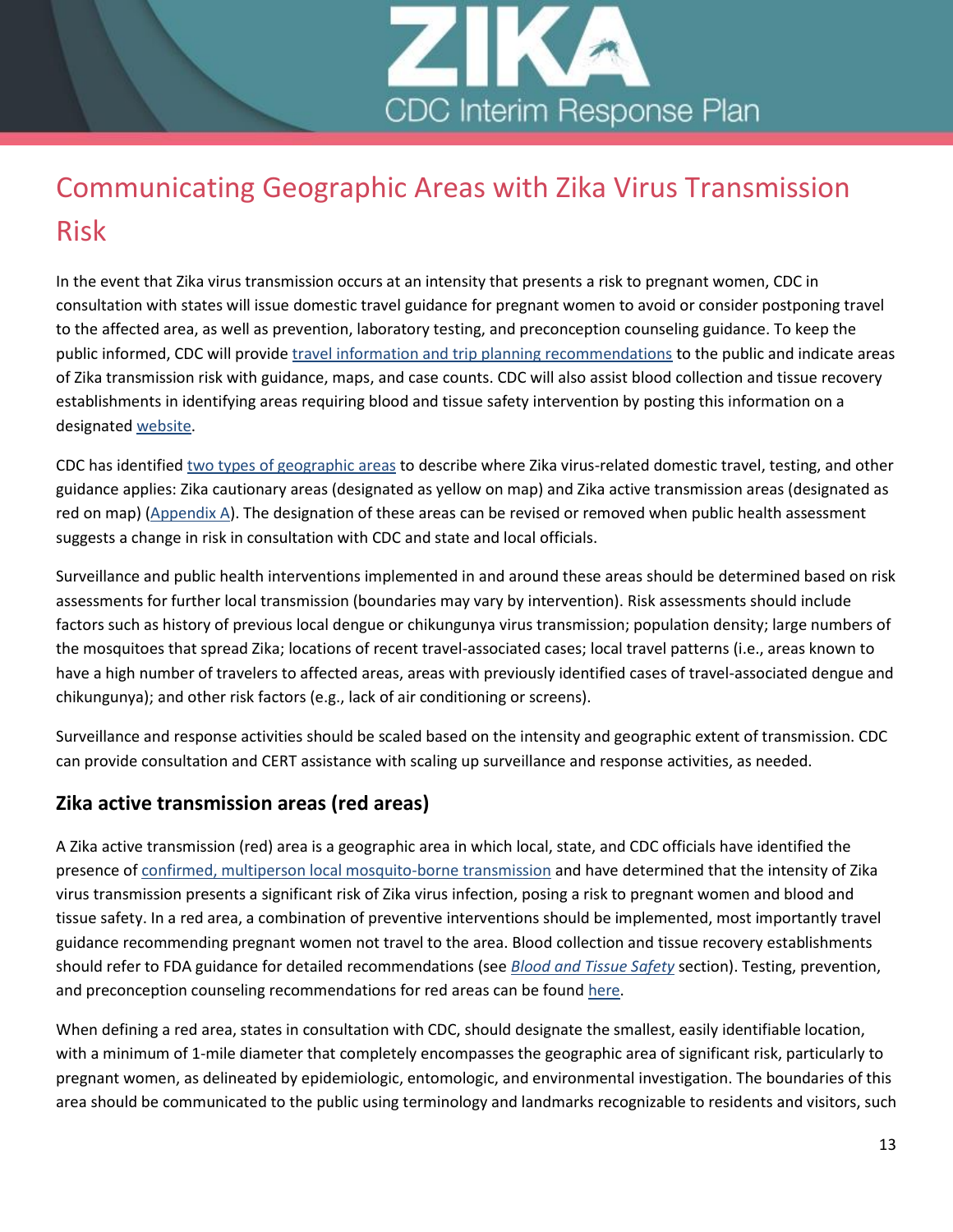

as street-level borders, a neighborhood, a zip code area, a city, or a county. After a period of 45 days with no additional confirmed local transmission cases and no suspected local transmission cases under active investigation, a red Zika active transmission area should be designated as a cautionary (yellow) area, as described below.

#### <span id="page-13-0"></span>**Zika cautionary areas (yellow areas)**

A Zika cautionary (yellow) area is a geographic area in which local mosquito-borne transmission has been identified and pregnant women and blood and tissue safety are at some undetermined risk, but evidence is lacking on whether the intensity of transmission is widespread and sustained. Pregnant women should consider postponing travel to yellow areas. Blood collection and tissue recovery establishments should refer to FDA guidance for detailed recommendations (see *[Blood and Tissue Safety](#page-8-0)* section). Testing, prevention, and preconception counseling recommendations for yellow areas can be foun[d here.](https://www.cdc.gov/zika/geo/domestic-guidance.html)

Acknowledging the need to be adaptable and responsive to local circumstances, a yellow area may be established in one of two ways: (1) as a cautionary area surrounding a Zika active transmission (red) area, or (2) as a cautionary (yellow) area alone. When a red area is established, a yellow area is implemented simultaneously around it, with the yellow area boundaries defined by the borders of the county, city, or another similar jurisdiction with easily identifiable borders for public communication. Removal or revision of the yellow area may be considered when public health assessment indicates a clear change in risk (e.g., a period of 45 days after the red area designation ends, with no additional confirmed local transmission cases, no suspected local transmission cases under active investigation and enhanced surveillance in place).

If a red area has not been defined, a yellow area may be designated if there are three or more local transmission cases without an epidemiologic link (e.g., non-household cases) within a 5-mile diameter over a 45-day period. Preferably, case locations should be mapped by the location of the most likely exposure or if necessary, by home or neighborhood residence. Similar to a yellow area surrounding a red area described above, the boundaries of a "stand-alone" yellow area are defined by the borders of the county, city, or another similar jurisdiction with easily identifiable borders for public communication. Removal or revision of the yellow area may be considered when public health assessment indicates a clear change in risk (e.g., a period of 45 days after the yellow area is implemented, with no additional confirmed local transmission cases and no suspected local transmission cases under active investigation and enhanced surveillance in place). Additional reporting factors to consider before removal or revision of the yellow area, especially in jurisdictions balancing multiple competing priorities, include timeliness of case investigations, laboratory testing, and delays in data sharing.

#### <span id="page-13-1"></span>Response to a Suspect Case of Local Mosquito-borne Transmission

In response to a suspect case of local mosquito-borne transmission, state and local health authorities should

 Initiate an epidemiologic investigation to determine the timing and potential source of infection (i.e., locations of possible mosquito exposure, travel within CONUS) [\[Possible Local, Mosquito-borne](https://www.cdc.gov/zika/public-health-partners/transmission-investigation-form.docx) Transmission Zika Virus [Case Investigation Form\]](https://www.cdc.gov/zika/public-health-partners/transmission-investigation-form.docx).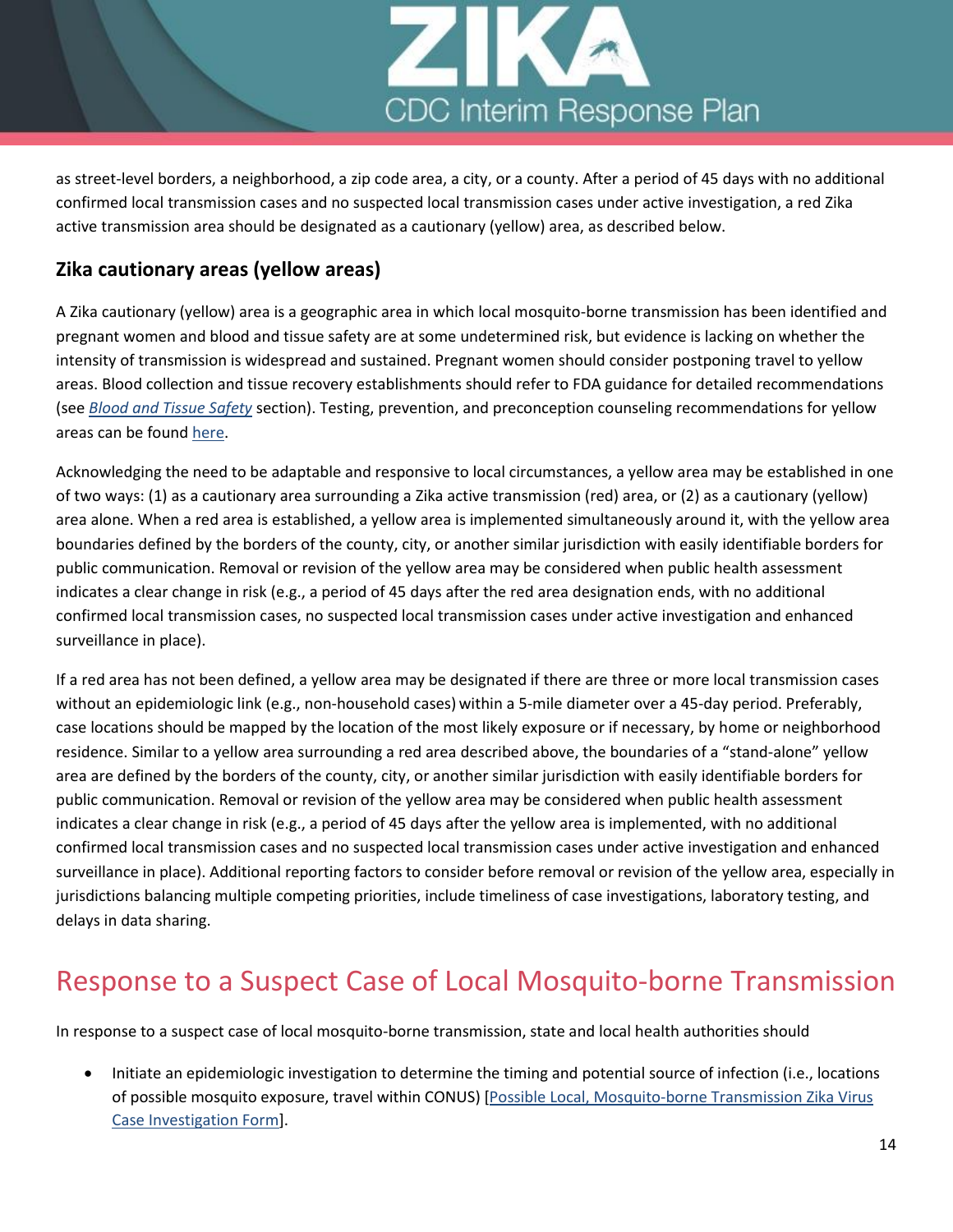

- Be prepared to share vital information and coordinate surveillance and vector control efforts with vector control officials.
- Implemen[t local vector surveillance and control,](https://www.cdc.gov/zika/vector/index.html) as appropriate.
- Communicate with clinicians caring for pregnant women and infants about the risks of Zika and disseminate CDC guidance for these populations.
- Ensure that state and local maternal and child health and birth defects programs are integrated into Zika virus planning and response activities.
- If applicable, coordinate with blood collection establishments to begin traceback and other follow-up activities related to presumptive viremic blood donors.
- Verify procedures and points of contact with local tissue collection establishments regarding Zika virus and tissue donations.

# <span id="page-14-0"></span>Response to a Confirmed Case of Local Mosquito-borne Transmission

Local transmission by mosquitoes should be assumed whenever a case is confirmed and other routes of exposure (e.g., travel, sexual contact, transfusion) have been evaluated and likely ruled out. Under these circumstances, state, local, and tribal jurisdictions should implement surveillance for Zika virus disease around the home of the confirmed, locally acquired case and any other likely locations of exposure identified through the case investigation. The principal objectives of this surveillance should be to define the frequency and geographic extent of local transmission. Tools to assist in conducting epidemiologic investigations and surveillance in households, workplaces, and the community can be found [here.](https://www.cdc.gov/zika/public-health-partners/epidemiologic-investigation-toolkit.html)

Because dengue and chikungunya virus infections share a similar geographic distribution with anticipated Zika virus distribution and acute symptoms of infection with all three viruses are similar, patients under investigation for Zika virus infection should also be evaluated and managed for possible dengue or chikungunya virus infection. It is important to identify dengue virus infections because proper clinical management of dengue can improve outcomes for patients.

In response to a confirmed case of local mosquito-borne transmission, state and local health authorities should

- Notify CDC of the investigation and provide basic epidemiologic information regarding the confirmed case to ensure coordination of efforts between the jurisdiction and CDC. [\(Zika Line List Template\)](https://www.cdc.gov/zika/public-health-partners/line-list.xlsx)
- Determine i[f CERT](#page-11-0) support is needed.
- Identify the physical location of the case patient's most likely place(s) of exposure (e.g., home, work, other US location, if recent travel). (Possible Local Mosquito-borne [Transmission Zika Virus](https://www.cdc.gov/zika/public-health-partners/transmission-investigation-form.docx)  [Case Investigation Form\)](https://www.cdc.gov/zika/public-health-partners/transmission-investigation-form.docx)
- Implement targeted surveillance activity around suspected area(s) of local transmission to identify if other recent cases are from same/nearby mosquito pool; these activities can help quickly confirm local transmission. (link t[o CDC Sample Protocol for Community Survey,](https://www.cdc.gov/zika/public-health-partners/community-survey-protocol.docx) [Household Member Survey Form,](https://www.cdc.gov/zika/public-health-partners/household-survey-form.docx) [Workplace Survey Form,](https://www.cdc.gov/zika/public-health-partners/workplace-survey-form.docx) [Household or Workplace Visit Log,](https://www.cdc.gov/zika/public-health-partners/visit-log.xlsx) [Zika Line List Template\)](https://www.cdc.gov/zika/public-health-partners/line-list.xlsx)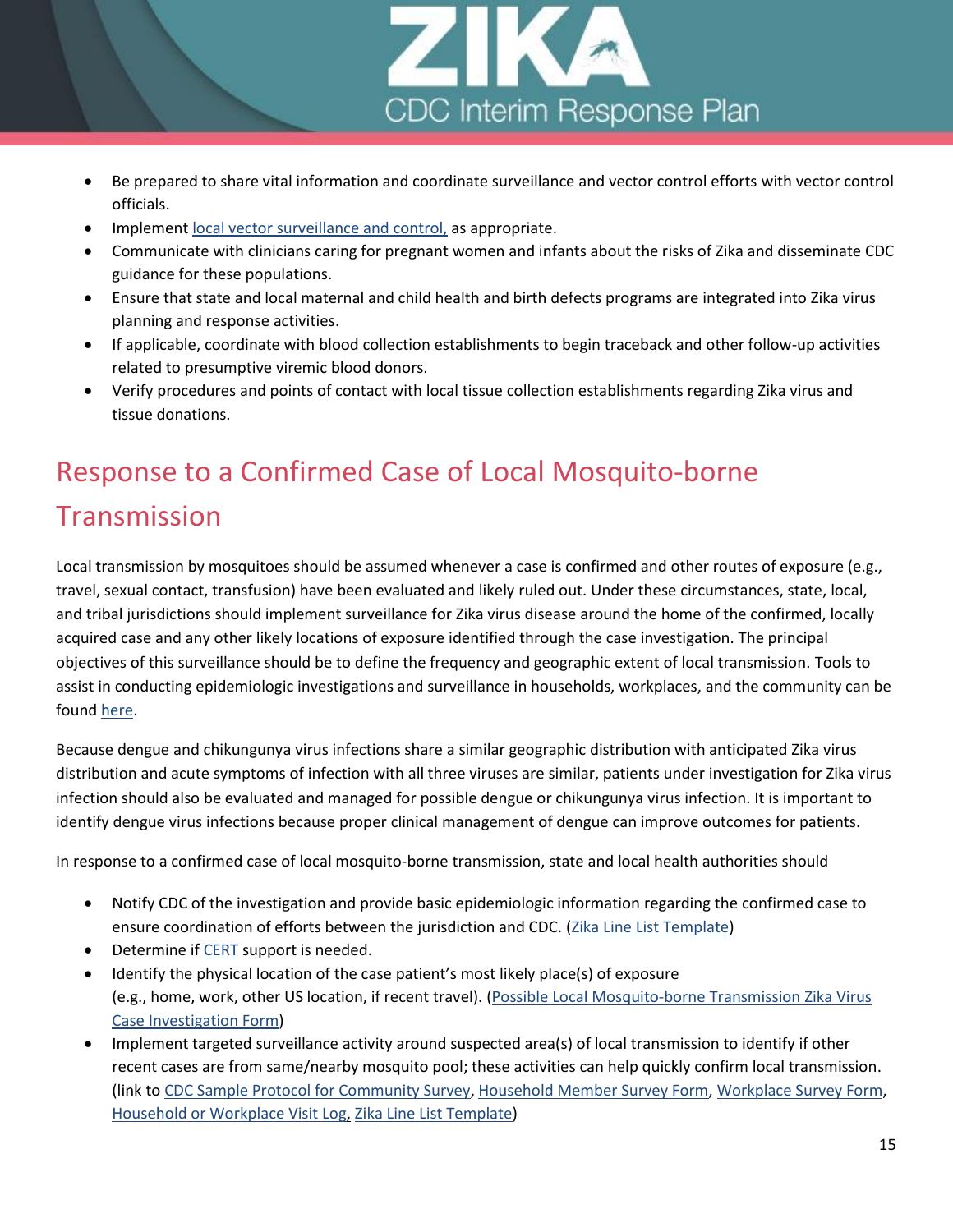

- o For household members:
	- Assess for symptoms of Zika virus disease (e.g., within 8 weeks prior to the case patient's symptom onset).
	- Evaluate relationship to case patient, pregnancy status and plans to become pregnant, if applicable.
	- Collect urine and serum to test for recent Zika virus infection.
	- Assess travel and other potential exposures, if applicable.
	- Ask about history of blood or tissue donation.
- o For close neighbors/neighborhood in suspected area/workplace with outdoor exposure
	- Conduct house-to-house survey of any available people, or survey at local gathering place or workplace, to identify any recently symptomatic people (e.g., within 8 weeks prior to the case patient's symptom onset)
	- If symptomatic, obtain specimens to test for recent Zika virus infection.
- Conduct [enhanced surveillance](#page-6-0) in areas contiguous to the location where local transmission likely occurred, especially those with documented vector activity and high travel volume to the affected area.
	- o Determine if additional identified suspect cases are likely to represent a single transmission chain or separate occurrences.
	- $\circ$  Ensure adequate surveillance of pregnant women and infants, including testing when indicated.
- In coordination with CDC, evaluate the need to define a [Zika cautionary \(yellow\) area.](#page-13-0) If a yellow area is established:
	- $\circ$  Communicate [travel, testing, and related guidance](https://www.cdc.gov/zika/geo/domestic-guidance.html) associated with cautionary areas to target audiences and partners, including the boundaries of such areas.
	- $\circ$  Communicate the location(s) of any such area(s) to blood collection and tissue recovery establishments.
- In coordination with vector control officials, implement [local vector surveillance and control](https://www.cdc.gov/zika/vector/index.html) as appropriate.
	- $\circ$  Intensify vector surveillance and resistance testing efforts in identified geographic area(s).
	- $\circ$  Consider focal or area-wide treatments with larvicides and adulticides using application methods (truck or aerial) appropriate for the treatment area(s).
	- o Intensify source reduction efforts.
	- o Consider adding community-based adult mosquito control consisting of outdoor residual spraying and space spraying if necessary.
	- $\circ$  Consider targeted indoor residual spraying in areas where air conditioning and screens are not widely available.
- Increase coordination of response activities with state and local maternal and child health and birth defects programs.
- Communicate with blood collection and tissue recovery establishments (see *[Blood and Tissue Safety](#page-8-0)* section) to identify additional cases.
- If applicable, coordinate with blood collection establishments to begin traceback and other follow-up activities related to presumptive viremic blood donors.
- Further expand laboratory testing for symptomatic people, including pregnant women, and assess laboratory surge capacity for anticipated increased testing volume.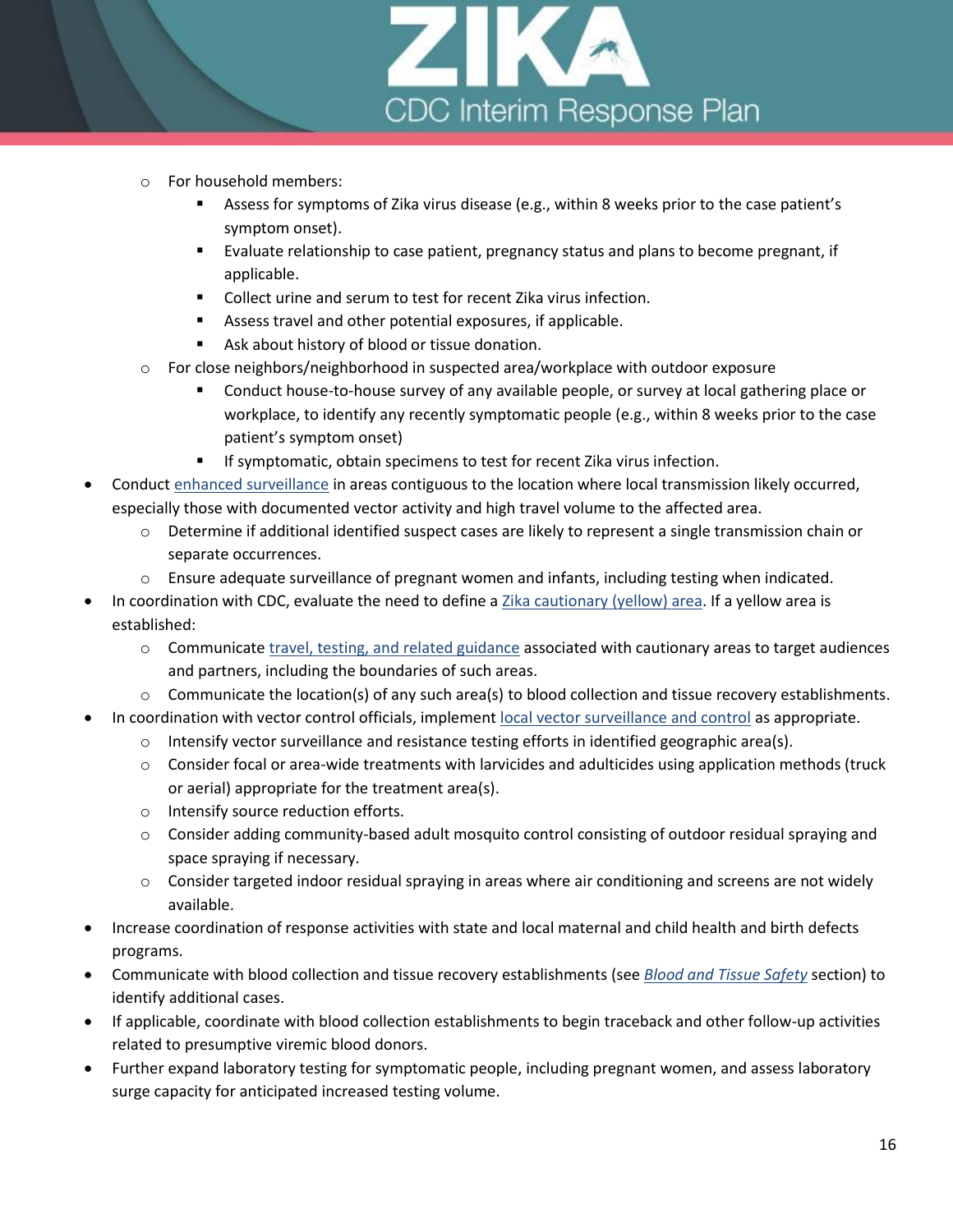

- Augment clinician outreach, education, and communication activities to healthcare providers in the county or jurisdiction through existing local channels (e.g., messages through local medical societies and local chapters of ACOG/AAP, Health Alert Network messages [HANs], conference calls).
	- $\circ$  Communicate with clinicians caring for pregnant women and infants about the risks of Zika and disseminate [CDC guidance.](https://www.cdc.gov/zika/hc-providers/index.html)
	- o Emphasize the importance of testing pregnant women and infants.
- Prepare and issue a media statement in coordination with CDC and involved local health departments.
- Hold press conferences/events about confirmed local transmission Zika case, ongoing investigations, and updates. Pre-release copies of the press release and Q&As to
	- o State and local health departments
	- $\circ$  Responding health department unit, environmental health unit, law enforcement, and local elected officials
- Conduct appropriate [risk communication,](#page-9-0) following established principles (e.g., be first, be right, be credible).
	- o Inform the public about what is known and what is not known.
	- $\circ$  Provide actions people can take to protect themselves and their families to reduce the risk of infection through mosquito bites and sexual transmission, and minimize the potential for public misunderstanding, rumors, and fear.
	- $\circ$  Use available communication channels appropriate for the local community.
	- $\circ$  Engage with pregnant women, women of reproductive age, and their families/partners with personal protective measures recommendations (e.g., steps to prevent mosquito bites and sexual transmission)
- Provide information to [pregnant women](https://www.cdc.gov/zika/pregnancy/protect-yourself.html) and [women of reproductive age](https://www.cdc.gov/zika/pregnancy/women-and-their-partners.html) about the presence of Zika virus in the local area and what precautions they should take to prevent being infected with or avoid Zika virus exposure during pregnancy. Information should also be made available for thei[r sexual partners.](https://www.cdc.gov/zika/prevention/sexual-transmission-prevention.html)
- Implement community outreach efforts to encourage people with clinically compatible illnesses to seek care (and testing for confirmation, when appropriate).
- Monitor local news stories and social media posts to determine if information is accurate, identify messaging gaps, and make adjustments to communication materials, as needed.

# <span id="page-16-0"></span>Response to Confirmed, Multiperson Local Mosquito-borne Transmission

In response to confirmed, multiperson local mosquito-borne transmission, state and local health authorities should

- Determine if CERT support is needed.
- In coordination with CDC, define the boundaries of the Zika active transmission (red) area and the surrounding Zika cautionary (yellow) area to communicate [geographic areas with Zika virus transmission risk.](#page-12-0)
	- o Communicate [travel, testing, and related guidance](https://www.cdc.gov/zika/geo/domestic-guidance.html) associated with these areas to target audiences and partners, including the boundaries of such areas.
	- $\circ$  Communicate the location(s) of any such area(s) to blood collection and tissue recovery establishments.
- Prepare and issue a media statement in coordination with CDC and involved local health departments.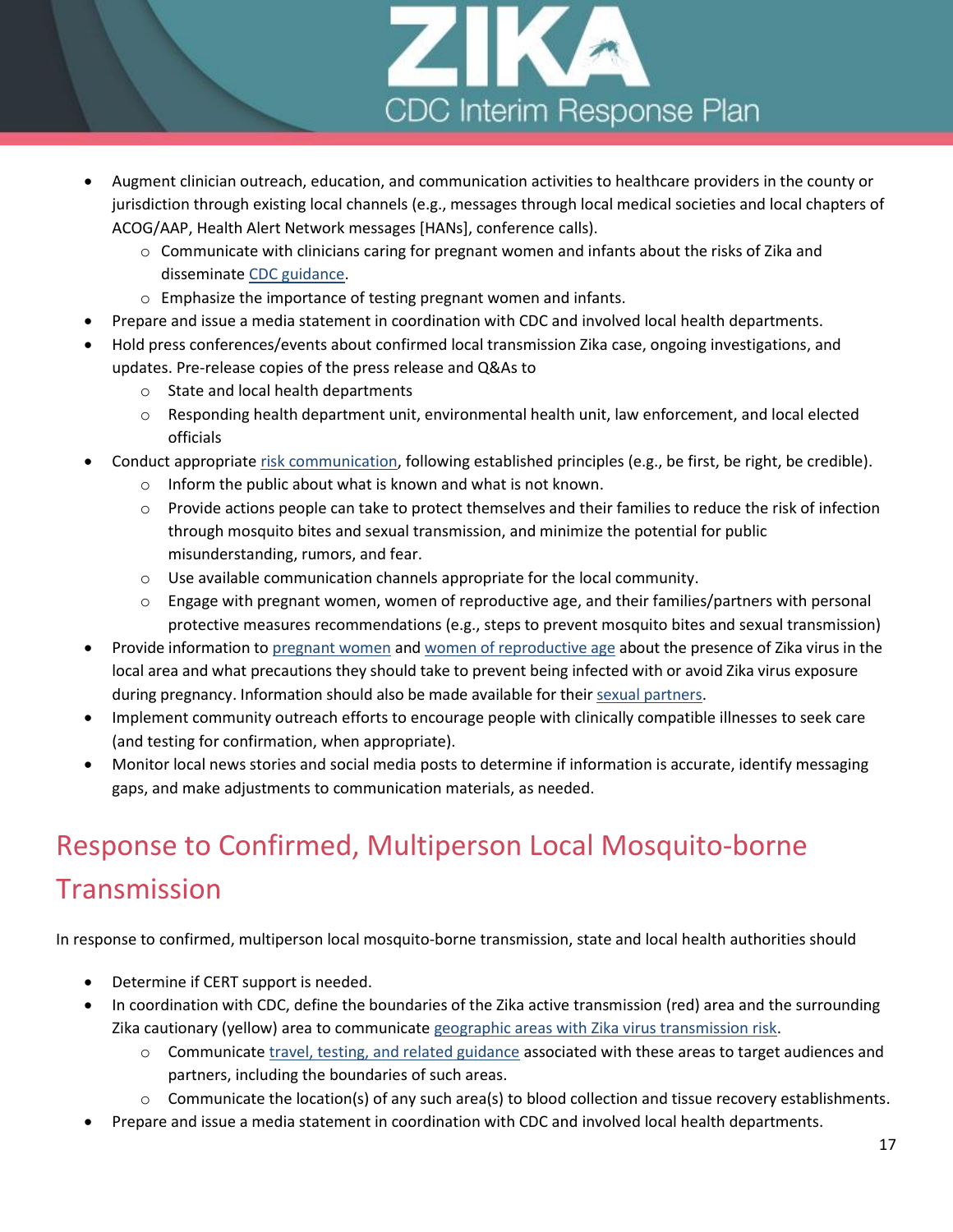

- Continue to conduct enhanced [surveillance](#page-6-0) activities to identify additional cases of local transmission.
- Continue [vector surveillance and control measures](#page-7-0) as guided by an entomologic evaluation of the area.
	- $\circ$  Consider intensifying and expanding area-wide treatments with larvicides and adulticides using application methods (truck or aerial) appropriate for the scale of the treatment area.
	- o Conduct intensive source reduction in affected area(s).
	- $\circ$  Consider intensifying targeted indoor residual spraying to vulnerable homes if air conditioning and screens are not widely available.
- Continue to enhance coordination of response activities with state and local maternal and child health and birth defects programs.
- Further escalate clinician outreach and communication activities to healthcare providers in the county or jurisdiction through existing local channels (e.g., messages through local medical societies and local chapters of ACOG/AAP/AMCHP, Health Alert Network messages [HANs], conference calls).
	- o Intensify communication with [clinicians caring for pregnant women and infants](http://www.zikacareconnect.org/) about the risks of Zika and disseminate CDC guidance.
- Recommend testing to all pregnant women (symptomatic and asymptomatic) and other people who have symptoms who live in or travel to a red area and the surrounding yellow area.
	- o Implement laboratory surge plans to ensure timely testing.
	- $\circ$  Prioritize pregnant women for diagnostic testing, followed by symptomatic people who are not pregnant, except in circumstances where testing a limited number of symptomatic people is crucial for monitoring key epidemiologic factors (e.g., changes in transmission intensity or extent).
	- o Provid[e guidance to laboratories](https://www.cdc.gov/zika/laboratories/index.html) as needed.
- Communicate with blood collection and tissue recovery establishments (see *[Blood and Tissue Safety](#page-8-0)* section) to identify additional cases.
- If applicable, coordinate with blood collection establishments to begin traceback and other follow-up activities related to presumptive viremic blood donors.
- With CDC assistance, conduct risk communication activities that ensure information and prevention recommendations reach intended audiences within their jurisdictions. Communication activities should
	- o Describe the area where Zika virus transmission is thought to be occurring based on the best available epidemiologic, entomologic, and environmental information.
	- o Identify estimated date when local Zika virus transmission began.
	- o Describe the surveillance and response efforts taking place in the affected area and provide objective assessments of the situation and scale of the public health threat.
	- $\circ$  Communicate the importance and availability of testing to all pregnant women (symptomatic and asymptomatic) and other people who have symptoms who live in or travel to red area and the surrounding yellow area.
	- $\circ$  Advise healthcare providers of pregnant women of the appropriate steps for Zika virus testing in accordance with [CDC guidance.](https://www.cdc.gov/zika/hc-providers/pregnant-woman.html)
	- $\circ$  Reinforce recommendations for pregnant women and women wishing to conceive and their sex partners.
	- $\circ$  Provide advice about ways to reduce mosquito populations around the home.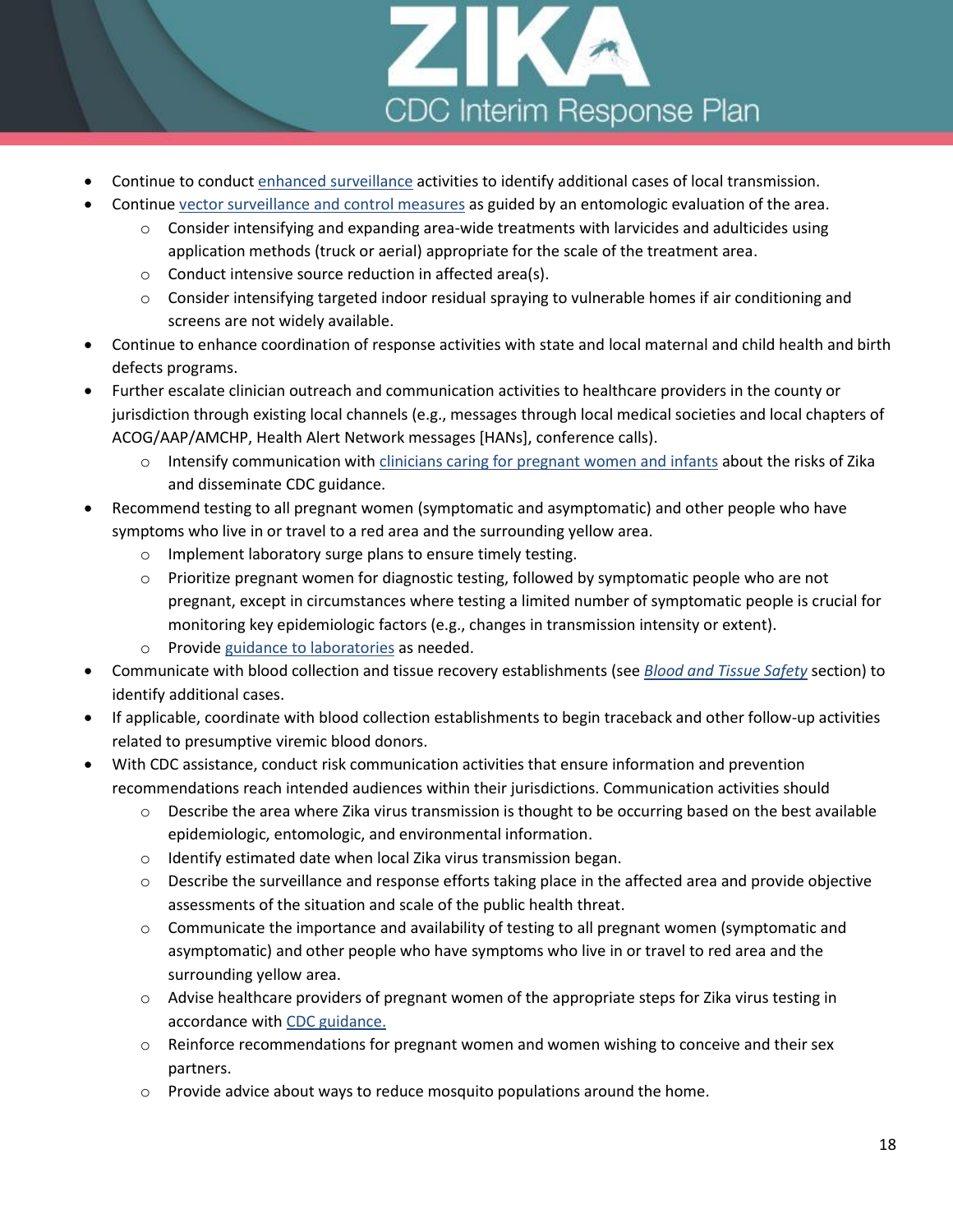

- $\circ$  Advise pregnant women and their sex partners to take steps to prevent mosquito bites and sexual transmission (e.g., wearing insect repellent and using condoms or not having sex to protect themselves from Zika virus infection).
- $\circ$  Identify and provide resources (e.g., insect repellent, window screens, condoms) for specific communities as necessary to minimize exposure risk, particularly for pregnant women and their partners.
- o Provide guidance to schools, such as the [Interim Guidance for School District and School Administrators](https://www.cdc.gov/zika/schools.html)  [in the Continental United States and Hawaii.](https://www.cdc.gov/zika/schools.html)
- o Engage early with businesses, including blood collection and tissue recovery establishments and labor stakeholders, to prepare for the potential short- and long-term economic effects.
- o The Occupational Safety and Health Administration (OSHA) and the National Institute for Occupational Safety and Health (NIOSH) have published [interim guidance](https://www.osha.gov/zika/index.html) for protecting workers from occupational exposure to Zika virus
- Implement expanded state and local intervention plans for all vulnerable populations, specifically pregnant women, women at risk for unintended pregnancy, women and men planning pregnancy, and children. Recommendations for reducing risk should target everyone, but particularly pregnant women and women at risk for unintended pregnancy who live in, work in, or must travel to an area with risk of Zika.
- Identify statewide resources for caring for infants and children with Zika-associated birth defects, developmental concerns, and other related outcomes.
- Encourage providers to join an [American Academy of Pediatrics](https://www.aap.org/en-us/Pages/Default.aspx)[/American College of Obstetricians and](http://www.acog.org/)  [Gynecologists](http://www.acog.org/) (AAP/ACOG) provider network (when established).
- Report all cases to [ArboNET,](https://www.cdc.gov/westnile/resourcepages/survresources.html) using th[e Council of State and Territorial Epidemiologists \(CSTE\) approved case](https://wwwn.cdc.gov/nndss/conditions/zika/case-definition/2016/06/)  [definitions](https://wwwn.cdc.gov/nndss/conditions/zika/case-definition/2016/06/) for non-congenital and congenital Zika virus infection and disease.
- Report all pregnant women with laboratory evidence of possible Zika virus infection and their infants to th[e US](https://www.cdc.gov/zika/reporting/registry.html)  [Zika Pregnancy Registry \(USZPR\)](https://www.cdc.gov/zika/reporting/registry.html) for monitoring and follow up on pregnancy and infant outcomes.
- Work with the state-based birth defects surveillance system to report all infants with birth defects potentially related to Zika virus t[o Zika Active Birth Defects Surveillance](https://www.cdc.gov/zika/reporting/birth-defects.html) at CDC.
- Continue to monitor the status of local transmission on a weekly basis, at a minimum. The geographic area(s) for Zika virus intervention should be adjusted based on current information.
	- $\circ$  Environmental conditions not conducive to mosquito activity, or other evidence that indicates the risk of Zika virus transmission has been reduced, should also be considered when scaling down interventions.
	- $\circ$  Implement a protocol and communication strategy when interventions are changed or rightsized.

## <span id="page-18-0"></span>**Future Zika Virus Preparedness**

As jurisdictions continue to address the threat posed by Zika virus, it is vital to build on the plans and capacities established over the past year by incorporating evolving knowledge of Zika virus and the methods used to combat its spread. CDC will assist jurisdictions in protecting their residents by improving surveillance, enhancing vector control, facilitating appropriate testing, and providing messaging to clinicians and the public.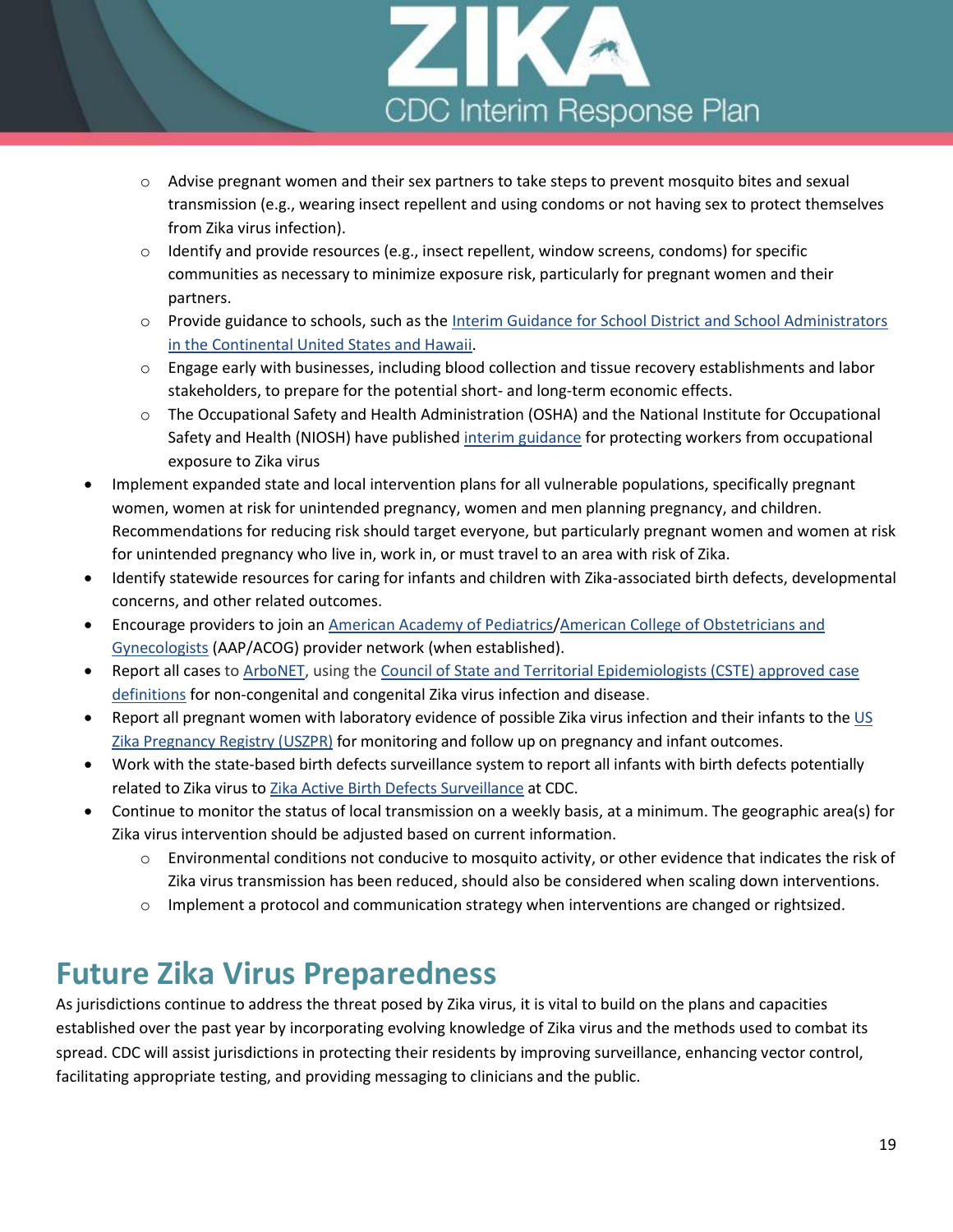

The full range of health effects caused by Zika virus is currently unknown. However, if a pregnant woman is infected, the virus can pass to her fetus during pregnancy and caus[e congenital Zika syndrome.](https://www.cdc.gov/zika/hc-providers/infants-children/zika-syndrome-birth-defects.html) Congenital Zika syndrome is a pattern of birth defects associated with Zika virus infection during pregnancy that includes brain abnormalities, eye abnormalities, and hearing loss. Research continues to further define the spectrum of anomalies associated with Zika virus infection during pregnancy.

Zika virus poses a serious risk to public health; therefore, it is essential that jurisdictions remain engaged in preparedness and response activities. States, locals, and tribes should use the guidance provided in this document and referenced throughout to prepare for and respond to the threat of Zika virus in their jurisdictions.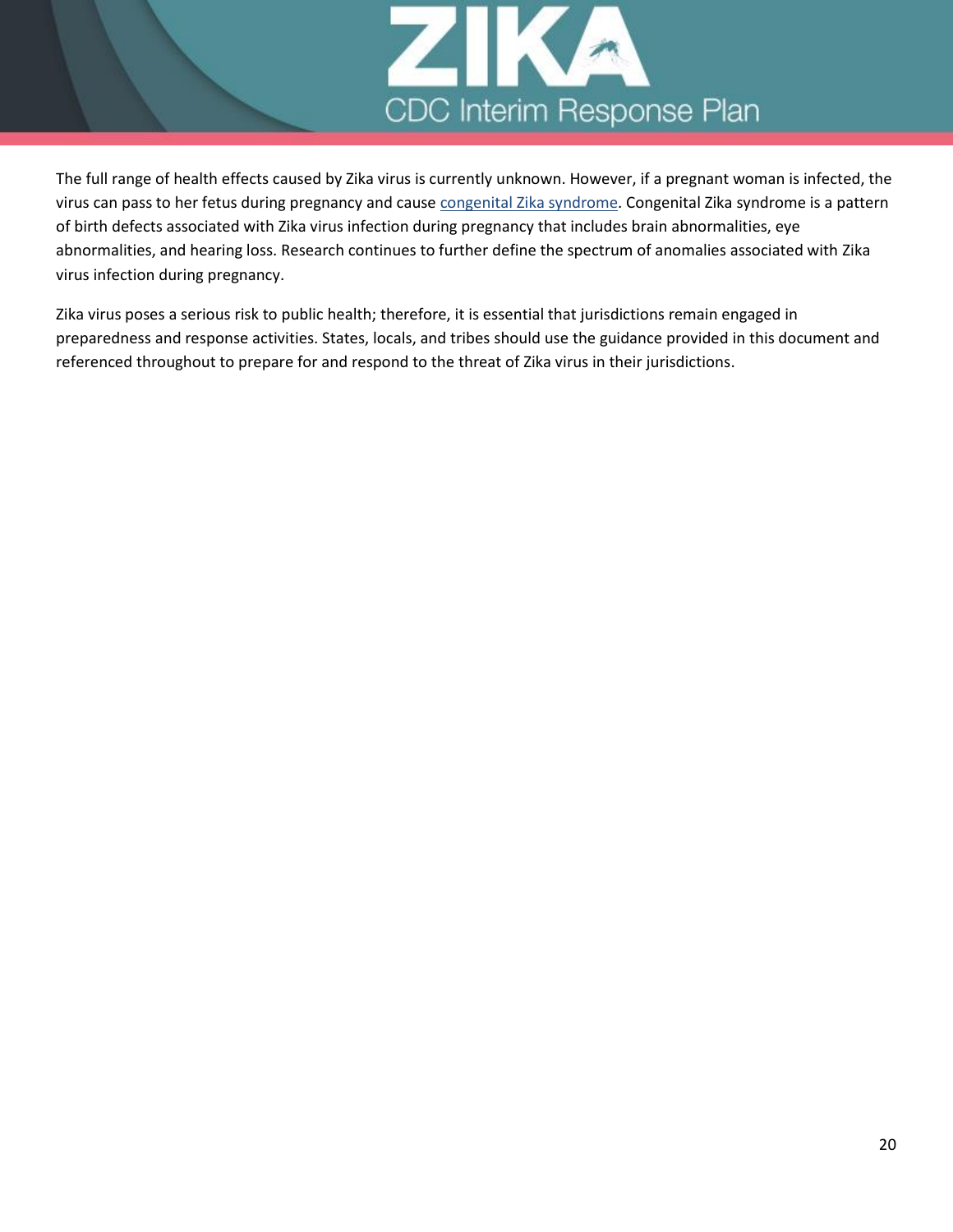#### **Appendix A - Domestic Travel and Testing Guidance for Local Mosquito-borne Transmission of Zika Virus\***

<span id="page-20-0"></span>

| <b>Risk</b>        | <b>Trigger On</b>                                                                                                                                                    | <b>Geographic Area with</b>                                                                                                               | <b>Trigger Off</b>                                                                                                                                                                      | <b>Travel Guidance</b>                                                                     | <b>Testing Guidance</b>                                                                                                                                                    |                                                                                                        |
|--------------------|----------------------------------------------------------------------------------------------------------------------------------------------------------------------|-------------------------------------------------------------------------------------------------------------------------------------------|-----------------------------------------------------------------------------------------------------------------------------------------------------------------------------------------|--------------------------------------------------------------------------------------------|----------------------------------------------------------------------------------------------------------------------------------------------------------------------------|--------------------------------------------------------------------------------------------------------|
| <b>Designation</b> |                                                                                                                                                                      | <b>Transmission Risk</b>                                                                                                                  |                                                                                                                                                                                         |                                                                                            |                                                                                                                                                                            |                                                                                                        |
| <b>Yellow Area</b> | <b>Confirmed local</b><br>transmission $\dagger$ for $\geq$<br>three cases without<br>an epidemiologic link<br>within a 5-mile<br>diameter over a 45-<br>day period. | County, city, or other<br>similar jurisdiction with<br>easily identifiable<br>borders for public<br>communication.                        | Consider removing if there<br>are no new cases of<br>confirmed local transmission <sup>§</sup><br>in at least a 45-day period<br>after the yellow area is<br>implemented <sup>1</sup> . | Pregnant<br>women should<br>consider<br>postponing<br>travel to the<br>geographic<br>area. | had sex without a                                                                                                                                                          | All pregnant women who<br>lived in, traveled to, or<br>condom with someone<br>who lived in or traveled |
|                    | Implemented<br>simultaneously with<br>red area.                                                                                                                      | County, city, or other<br>similar jurisdiction with<br>easily identifiable<br>borders for public<br>communication.                        | Consider removing if there<br>are no new cases of<br>confirmed local transmission <sup>§</sup><br>for a period of 45 days after<br>red area ends <sup>1</sup> .                         |                                                                                            | to area should be tested<br>for Zika virus.                                                                                                                                |                                                                                                        |
| <b>Red Area</b>    | Confirmed multi-<br>person<br>transmission**.                                                                                                                        | The smallest, easily<br>identifiable location that<br>completely<br>encompasses the area at<br>risk. Minimal area is 1-<br>mile diameter. | No new cases of confirmed<br>local transmission <sup>§</sup> identified<br>for a period of 45 days <sup>++</sup> .                                                                      | Pregnant<br>women should<br>not travel to the<br>geographic<br>area.                       | All pregnant women who<br>lived in, traveled to, or<br>had sex without a<br>condom with someone<br>who lived in or traveled<br>to area should be tested<br>for Zika virus. |                                                                                                        |

\* Recommendations for pregnant women and other people that live in areas with local mosquito-borne transmission can be found here: [https://www.cdc.gov/zika/geo/domestic-guidance.html.](https://www.cdc.gov/zika/geo/domestic-guidance.html) Additional guidance can also be found at [https://wwwnc.cdc.gov/travel/page/us-citizens-living-in-areas-with-zika.](https://wwwnc.cdc.gov/travel/page/us-citizens-living-in-areas-with-zika)

† A person who does not have risk factors for Zika virus acquisition through travel, sexual contact, or other known exposure with body fluids, and who tests positive for Zika virus infection per CDC laboratory guidance; **OR**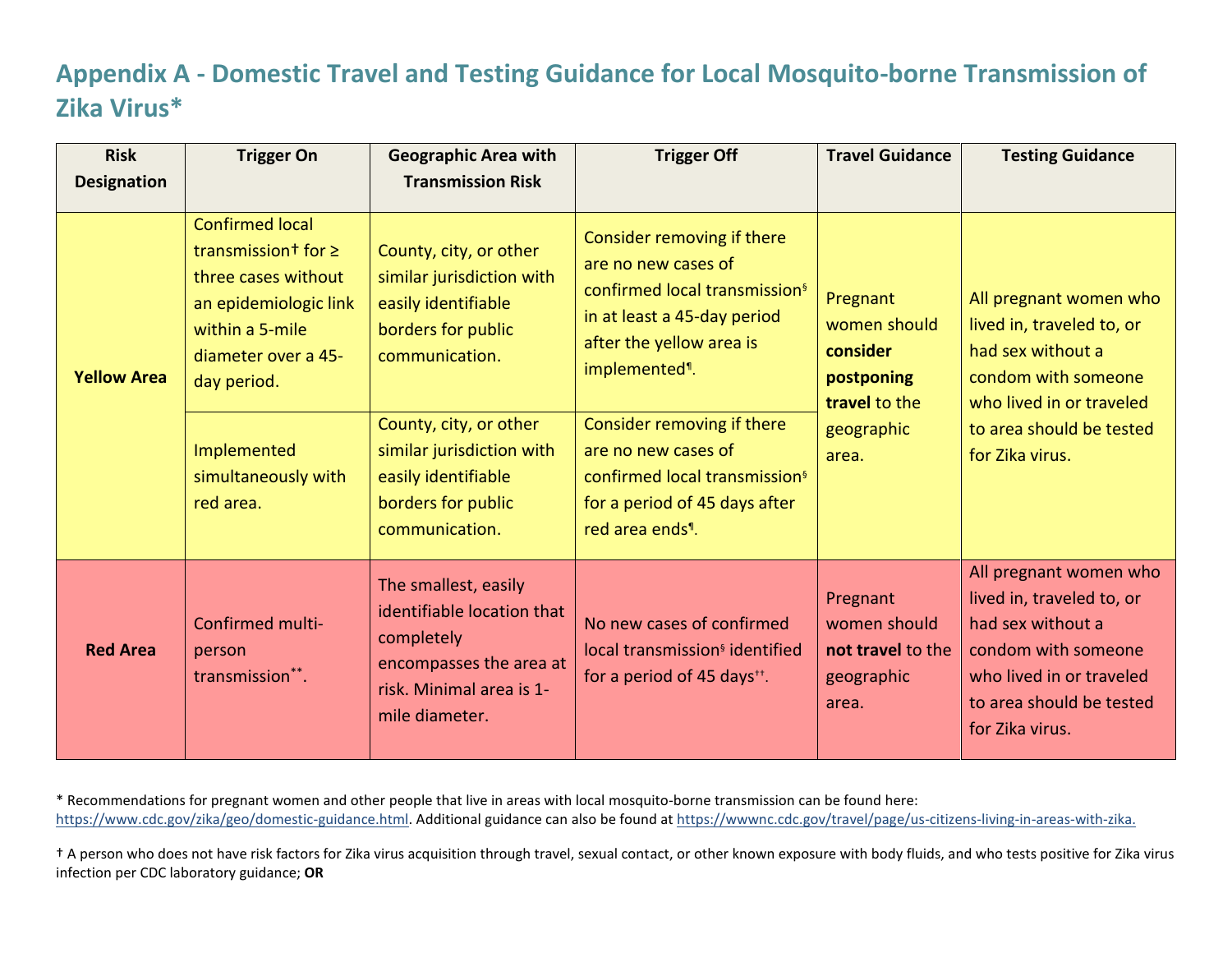A blood donor identified through Zika virus screening of blood donations, who does not have risk factors for Zika acquisition through travel, sexual contact, or other body fluid exposure, and who has a positive Zika virus nucleic acid test (NAT) on screening AND confirmation through an approved confirmatory test algorithm.

§ And no suspect local transmission cases under investigation with enhanced surveillance in place.

¶ CDC and state/local public health officials should discuss likelihood of ongoing risk before removal of the yellow area designation.

\*\* Three or more cases of confirmed local transmission in non-household members, with at least two cases with onsets greater than two weeks apart (the approximate survival of an infected mosquito), and less than 45 days in an approximate 1-mile diameter area.

†† After 45 days without a confirmed case of local transmission red area, CDC and state/local public health officials should discuss converting it to a yellow area.